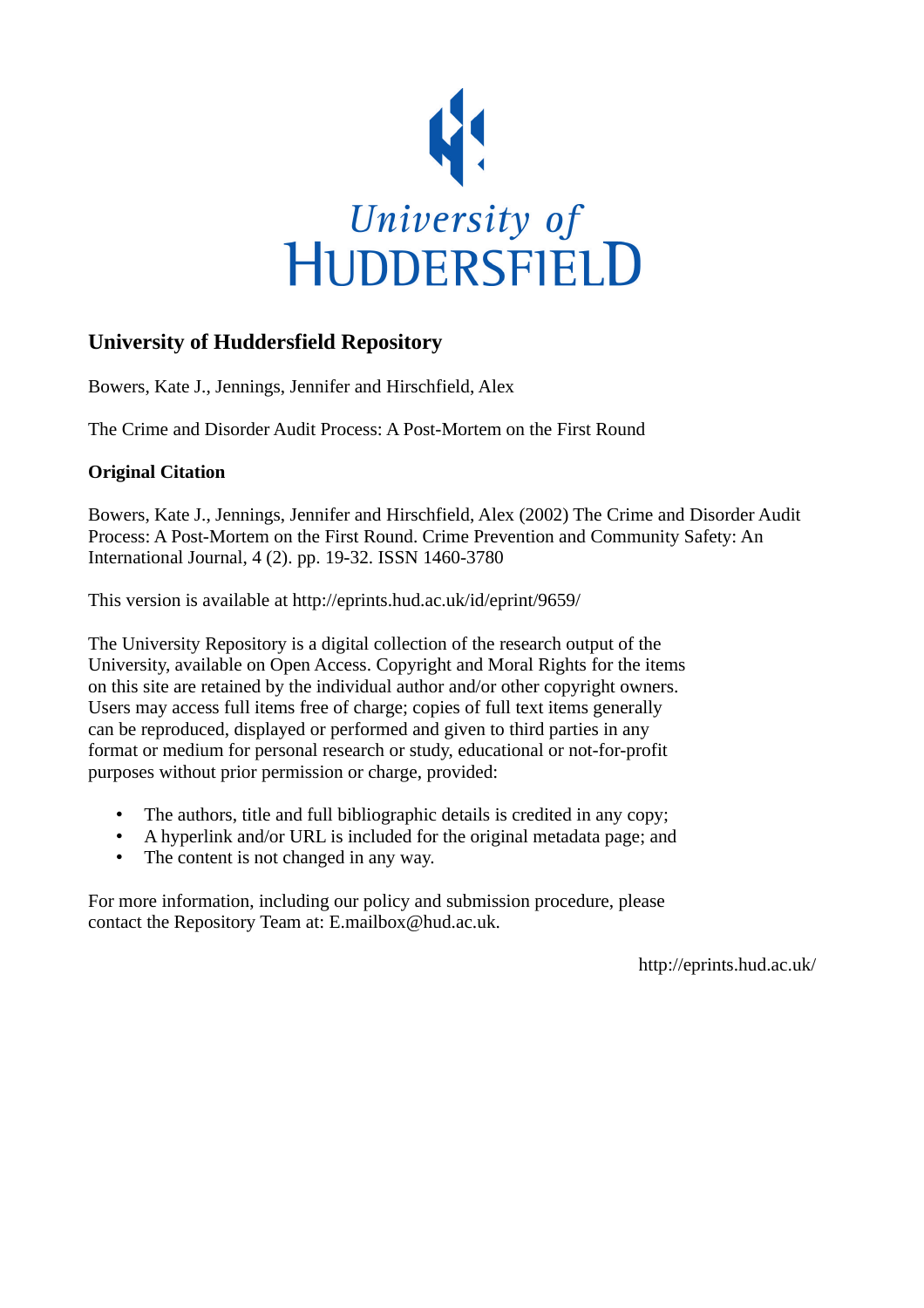# **The Crime and Disorder Audit Process: A Post-Mortem of the First Round.**

Kate Bowers, Jennifer Jennings and Alex Hirschfield<sup>1</sup>,

#### **Abstract**

This paper reviews Crime and Disorder Audits published following the 1998 Crime and Disorder Act. It specifically examines the audits produced in the north west and north east of England by means of a survey of the partnerships as well as an analysis of the content and design of the audit documents themselves. The primary aim of this exercise was to establish what was best practice and what elements were involved obtaining this. In general it has been found that last time round the whole process was an important learning experience, which is likely to require a number of changes not only in organisational matters but also in relation to data issues.

*Keywords*: Crime and Disorder Audits; Partnerships; Audit process; Design and Content; Public Consultation; Crime and Disorder Strategies.

## **Introduction**

The 1998 Crime and Disorder Act made it a statutory duty for every local authority and police force in England and Wales to produce Crime and Disorder Audits for their areas. The audits were to be used to identify problems to be tackled in three-year Crime and Disorder Strategies that were to include crime prevention measures and specific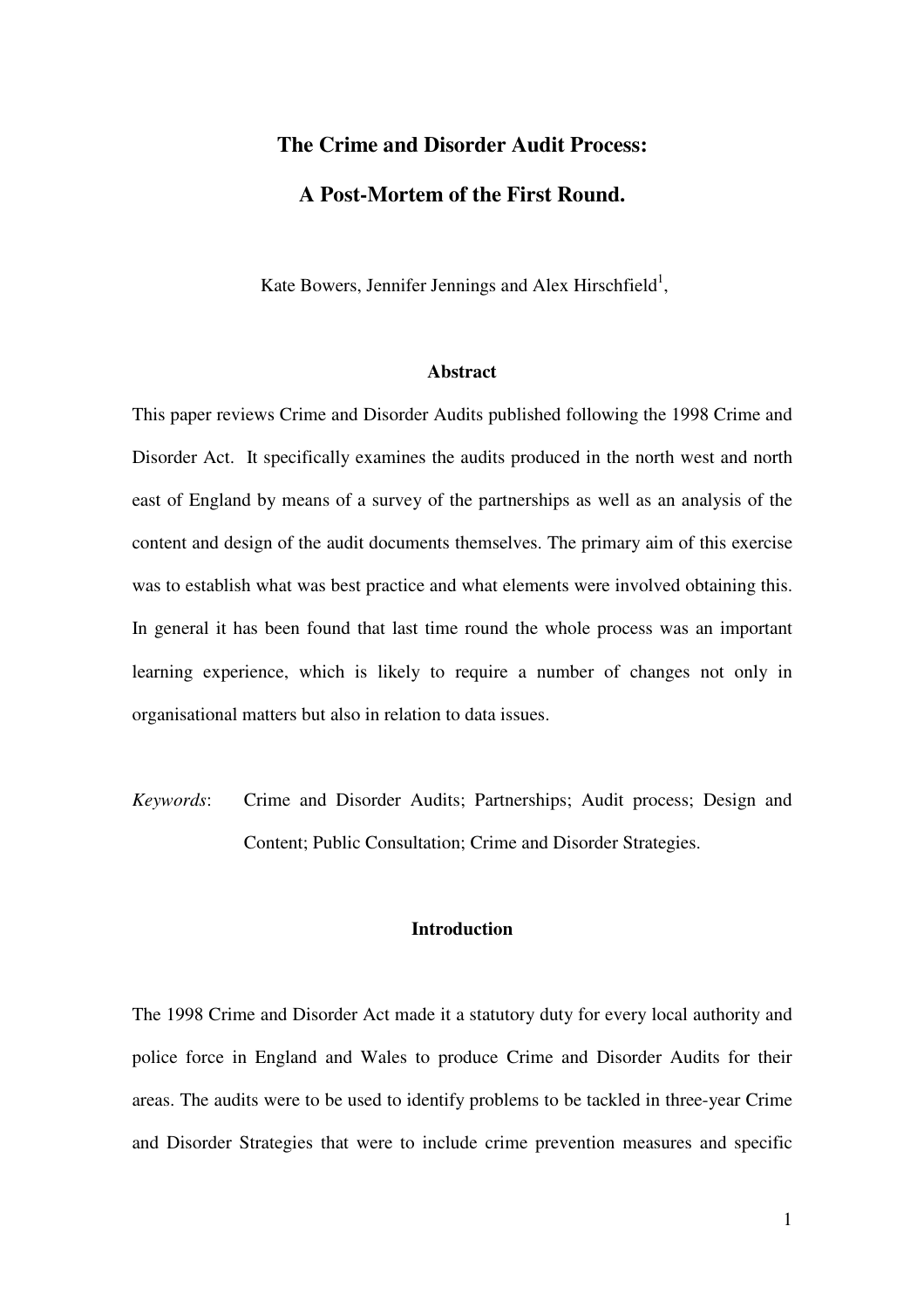targets for crime reduction. The first round of audits and strategies was published in April 1999 and a second round is due in April 2002. The challenge created by the first round has meant that local authorities and other members of the Crime and Disorder Partnerships have had to reconsider some elements of their approach to the production of the audits. This paper looks at the north west and north east regions of England and examines some of the methods used and problems encountered by crime and disorder audit teams during the production of their audits. It also reviews some examples of best practice in relation to the design and content of the audit documents themselves.

#### **Background research**

Crime and Disorder partnerships have had some guidance regarding the content and use of audits; some of which was available for the first round of audits (such as that from the Home Office<sup>2</sup> and the Audit Commission<sup>3</sup>) and others, such as a review undertaken by Nacro<sup>4</sup> and the Home Office Auditing Toolkit<sup>5</sup>, have been made available more recently, or are still under development. The various guidance documents differ in terms of their level of comprehensiveness and the level of knowledge of the auditing process that they assume. In general, the guidance documents use best practice examples and tend to pitch some of the examples of analysis at a fairly high level. It is apparent that while useful to the partnerships, such guidance, especially within the first round of audits, caused a certain degree of panic concerning just what was expected. Indeed, research has shown that the Home Office guidance has been misunderstood<sup>6</sup>, that some partnerships found it a little bulky and overly wordy in places<sup>7</sup> and that others were disappointed with it<sup>8</sup>. The fact that the guidance often gave recommendations rather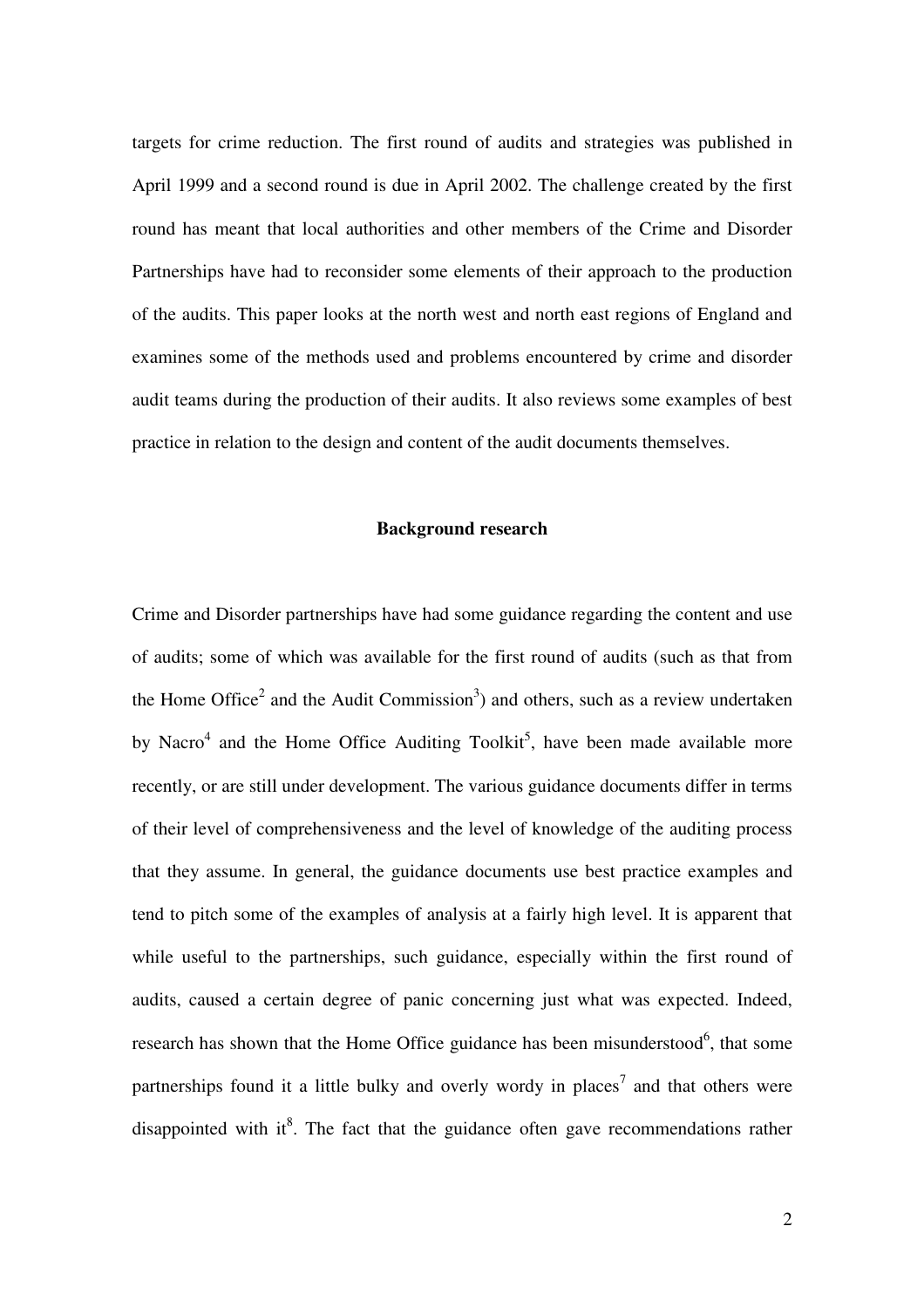than outlining requirements also lead to a good degree of variation within the audit documents (this was also found by the Pathfinder Sites Report<sup>9</sup>); an issue that is dealt with later in this paper. The recent Home Office toolkit deals with levels of sophistication ranging from simple cross-tabulation of data to multivariate and time series analyses; but usefully makes distinctions between the most basic audits and more ambitious ventures (referred to as 'Gold level' audits).

To date, there have been a small number of reviews of the audits and strategies produced by various crime and disorder partnerships in 1999, including a national review conducted by the Home Office $10$  and a review of these in the north east region conducted by the Government Office for the North-East<sup>11</sup>. The Home Office review, undertaken by Phillips et al., examined the audit documents themselves, rather than consulting with the partnerships over their experiences with the auditing process. Results from the study found that:

- the audits tended to use more data than purely that relating to crime and disorder (with 91% of the sample examined using six or more data sets);
- the majority used over one year's worth of data;
- most had produced incident rates as well as raw counts;
- less than half the audits undertook crime mapping of some description; and
- the majority of audits benchmarked their crime and disorder problems against county and national trends $^{12}$ .

The review produced by Hayes (1999) for the Government Office for the North East reported on 23 audits and strategies produced in the north-east region. This was based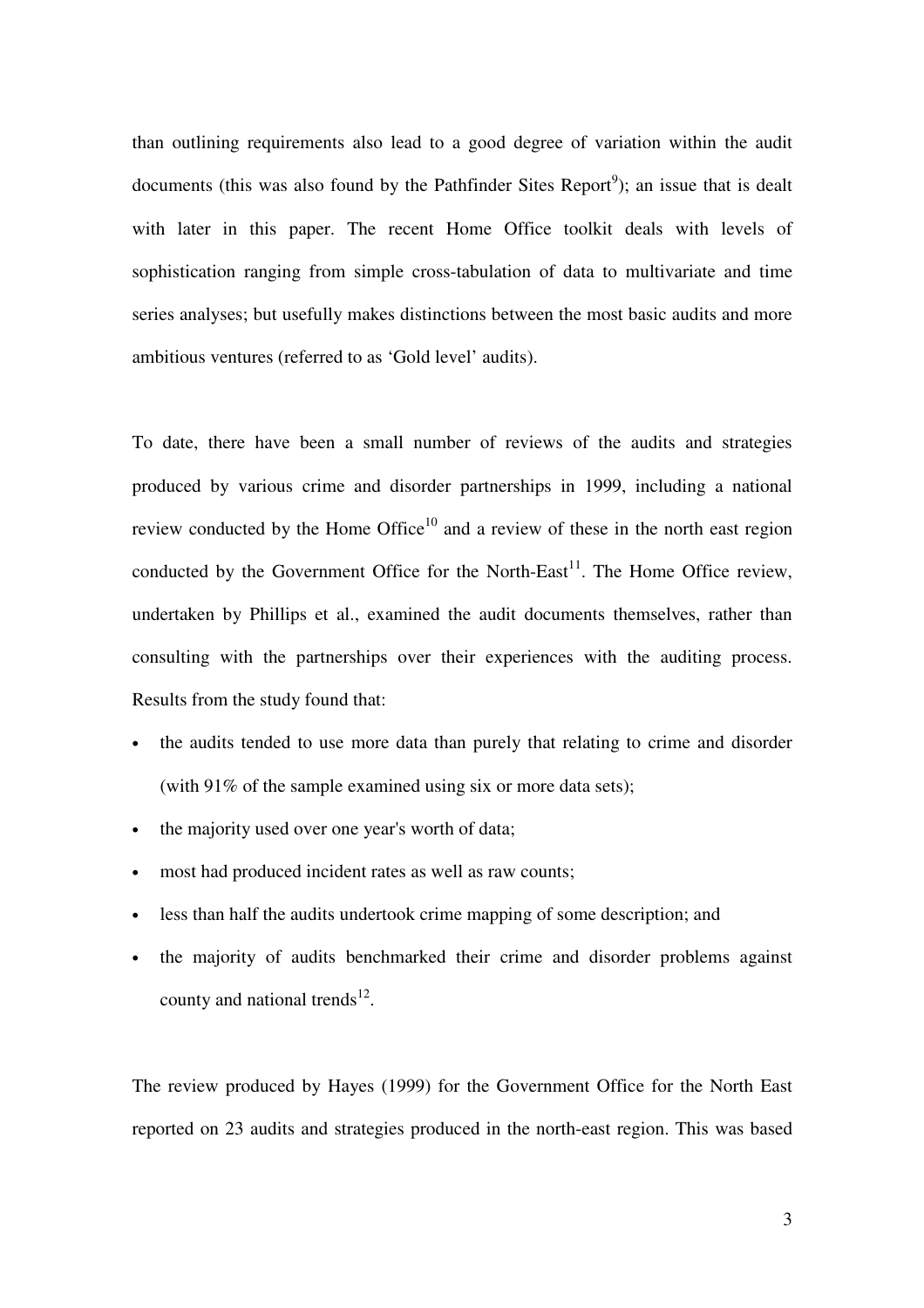on an examination of the documentation and the author's meetings with crime and disorder partnerships. This review reports:

- A lack of information setting baselines against which progress can be measured;
- A reluctance to name areas of high fear of crime due to possible stigmatisation;
- A lack of benchmarking to county and national figures; and
- A lack of suggested actions by which to address the priority issues raised<sup>13</sup>.

These reviews give some indication of the types of information and analysis undertaken in the production of audits; they also raise the issue of how the audits vary by region. However, in order to find out more about some of the issues involved in crime and disorder auditing it is important to learn more about the actual process of producing an audit. To identify the importance of the way the partnerships work, the way they are staffed and funded and the levels of skills of the staff involved, it is essential to liase with the partnerships directly. There have been some reviews of the auditing process but these have focused on a small number of auditing teams; Tierney's review<sup>14</sup> focused on eight partnerships in one county in the North of England and the Pathfinder Sites Report concentrated on 13 partnerships. There is a need to collect information from a wider sample in order to produce results that are more typical of the average partnership. Therefore, the research reported in this paper uses information from a postal survey of 66 crime and disorder partnerships.

A further gap in the literature on crime and disorder auditing is in commentary on what actually works from the point of view of the design and content of audits. There has been a recent review by Gilling<sup>15</sup> of individual audits that goes into some detail about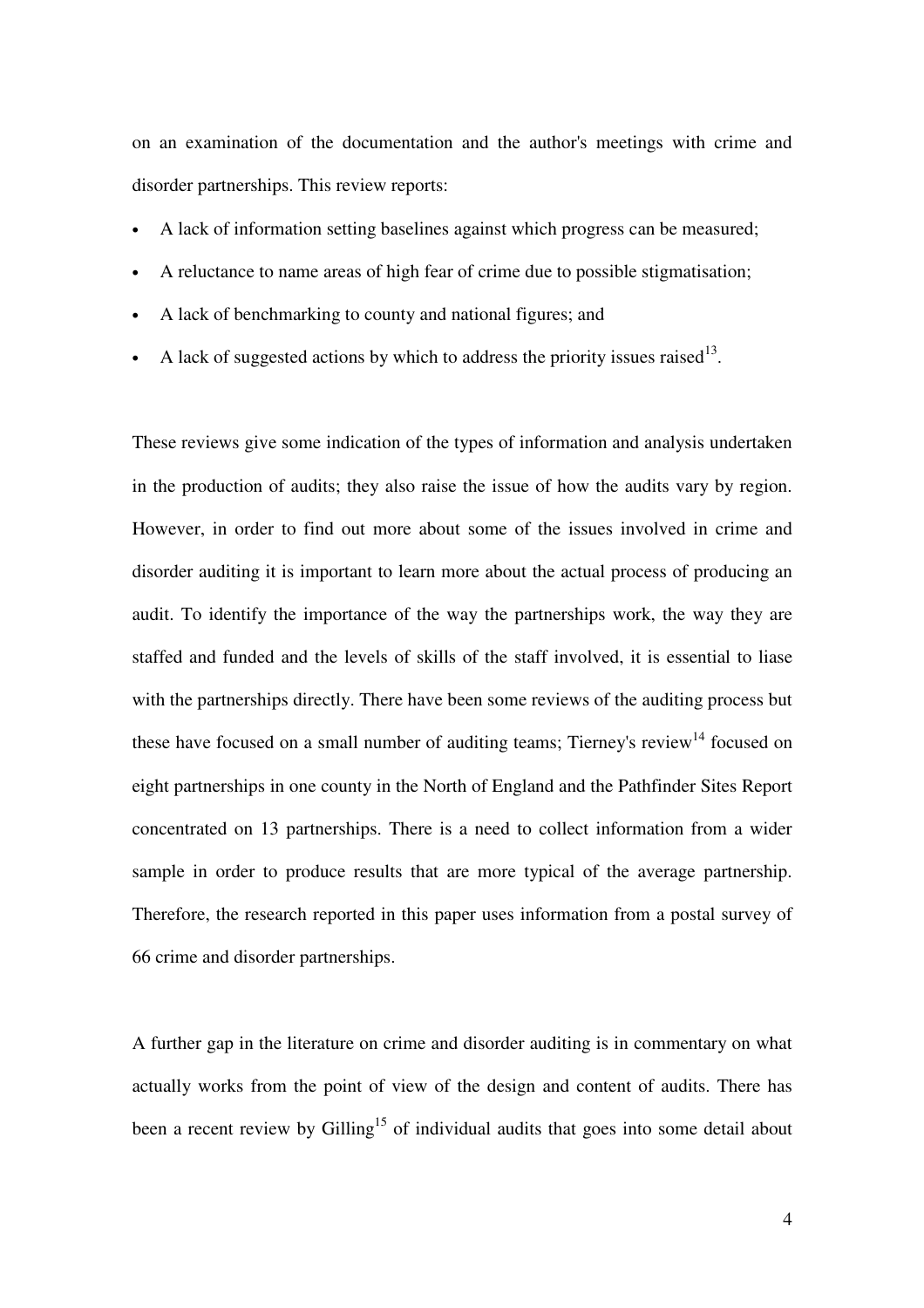the type of mapping, analysis, consultation and data structure used for a number of example audits that are available for viewing on the internet. However, the review does not search systematically through a number of audit documents to distil particular examples of best practice with respect to audit design and content. This paper aims to identify such examples.

#### **Research aim and methodology**

During the summer of 2000, the University of Liverpool initiated a research project in order to take stock of how the audit exercise was handled in the north west and north east regions of England. The primary aim of the study was to establish what was best practice, paying particular attention to management arrangements, methods for engaging the public and the handling of data issues, as well as the design of the audits.

The research was undertaken using a dual methodology which included an in-depth survey of partnerships involved in the audit process together with an inspection of the final audit documents. A questionnaire for completion by crime reduction partnerships was sent by post to all 66 local authorities in the north-west and north-east regions. This was retrospective in nature and asked about experiences and problems encountered with the audits last time round. There was a 62 per cent response rate from both regions overall, with Cumbria, Greater Manchester, Merseyside and Northumbria having a particularly high response rate of over 80 per cent.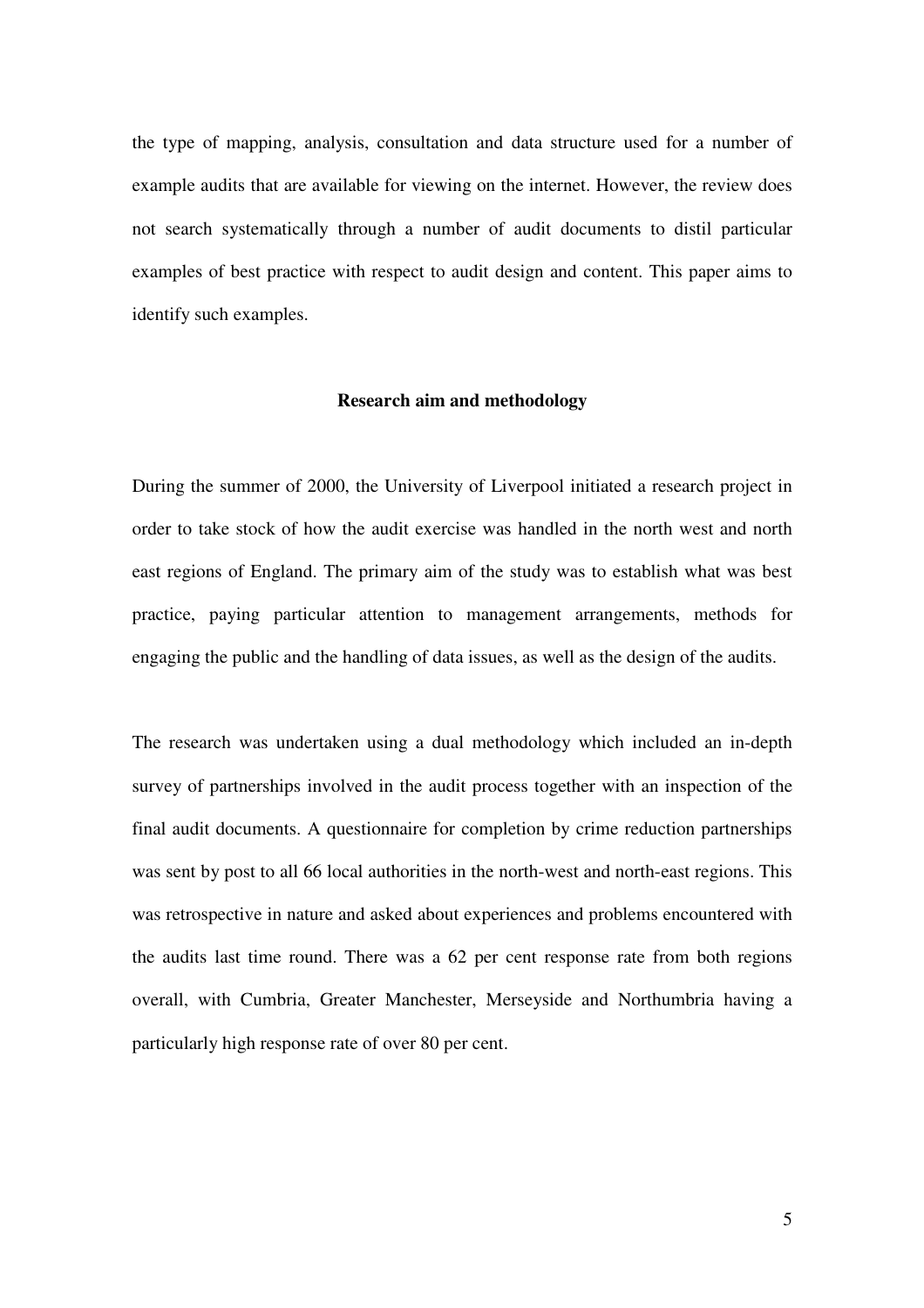The second element of the research involved collecting Crime and Disorder Audits from all partnerships in the two regions and undertaking an analysis of their design and content. This analysis highlighted best practice on different aspects of the documents including accessibility to the public and sophistication of analysis.

The next section will go on to report the findings of the in-depth survey. The paper will then describe the elements of best practice that were gleaned from the audit document analysis.

#### **Results from the survey**

The survey of the partnerships focused on three main aspects of the Audit production process. The first aspect was in relation to the types of problems encountered in producing the audit and it looked at whether problems were experienced regarding organisational factors, data sources and data analysis. The second aspect, which was examined, was in relation to the level of skills amongst staff involved. The third aspect of the survey queried the types of public involvement used to inform the audits and the way in which the documents were disseminated.

#### *Producing the Audit*

Findings from the survey revealed that most of the perceived problems were encountered in relation to data sources, whilst the least problematic factor during the production of the audits was organisational issues, especially support from senior management and administration staff. Figure 1 illustrates graphically the extent to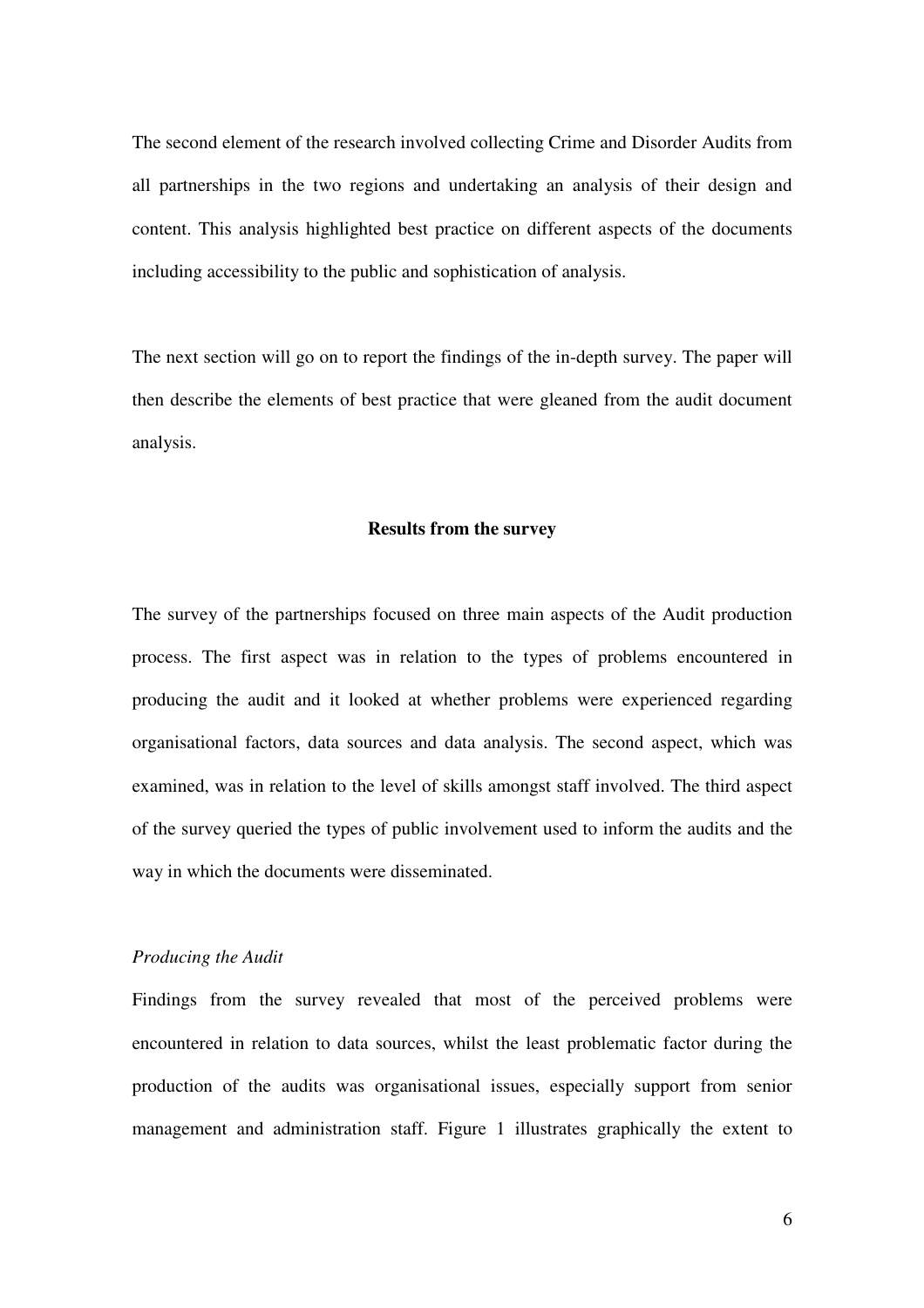which problems were experienced in relation to each of the factors during the production of the audits. On a scale of 1 to 5, '1' indicates that on average no problem was experienced, whilst '5' implies that this factor was a serious problem.

## *FIGURE 1 ABOUT HERE*

The greatest problems experienced associated with data sources were information on costs of crime and compatibility of data obtained, as in many cases data came from a variety of different sources. Other problems were in relation to comprehensiveness, availability and quality of data obtained.

Data analysis problems were mostly associated with conducting analysis of fear of crime and accessing suitable computer software or equipment for crime mapping. A large majority of local authorities felt that no problems were experienced in relation to conducting analysis of local crime levels, establishing priority issues and hotspots, and computing skills. Problems with meeting the audit deadline, set by the Home Office, were split amongst the respondents, with half stating it was not a problem and the other half claiming that it was a significant problem.

85 per cent of local authorities used guidelines in producing the audits, the most popular being Home Office Guidance, followed by guidance issued by the Audit Commission. Some local authorities had received training from the police whilst others shared ideas of practice with neighbouring local authorities. There was an array of comments in relation to how useful the guidance was, with the majority claiming Home Office Guidance was useful but some respondents felt that it focused too much on what should be done as opposed to how it can be done.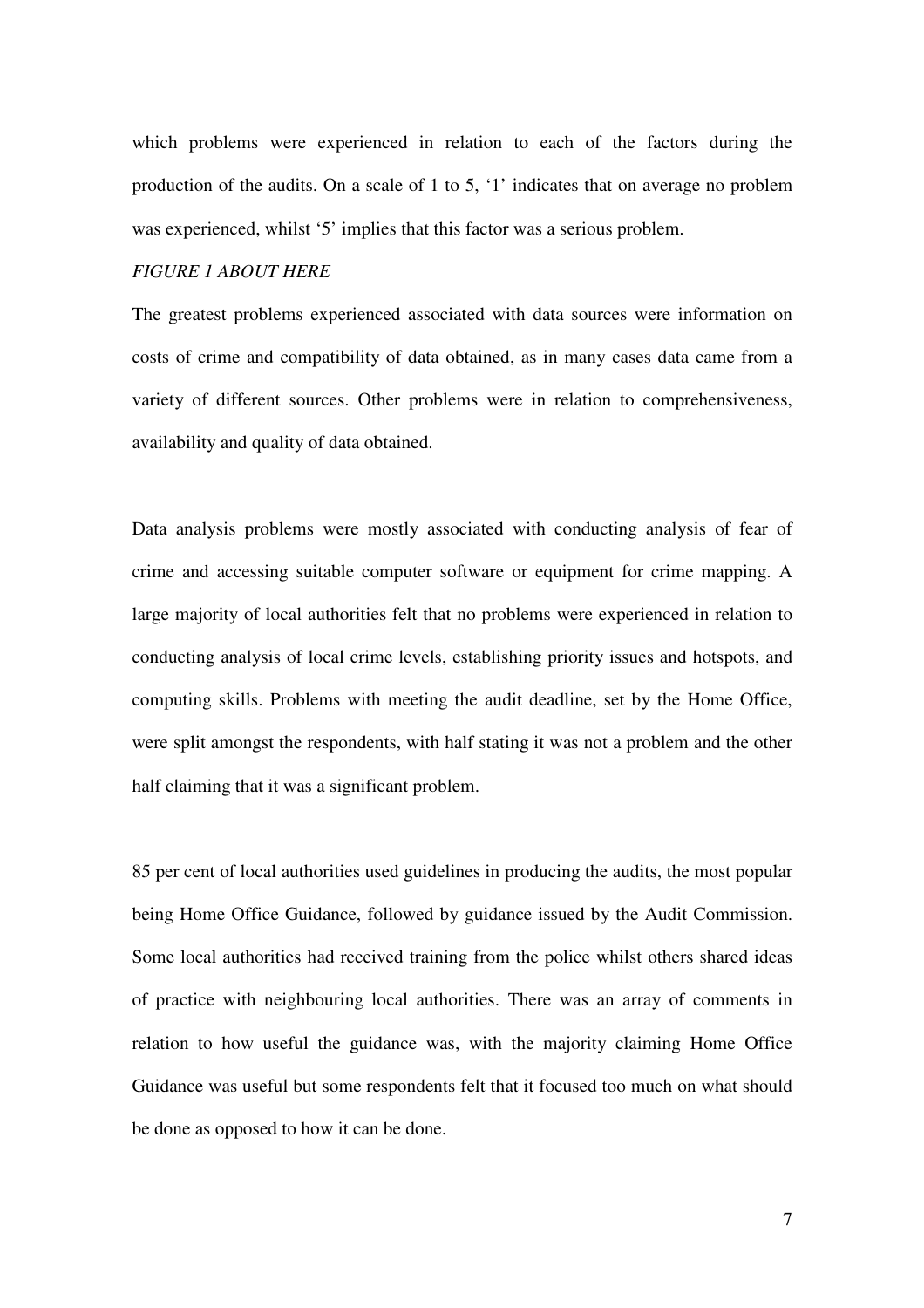Under a third of local authorities had a separate community safety budget. This may help explain why funding ranked seventh out of a list of nineteen most problematic aspects in producing the audits. For the remaining two thirds, the most popular method of funding was by absorbing the costs within existing budgets. The least popular method was by top slicing budgets from other programmes. Over half of local authorities do not intend to alter the funding arrangements from those adopted in the last round of audits. Within this group, half intend to retain their community safety budget whilst the other half intend to keep absorbing the costs through existing budgets. In contrast, those local authorities planning to make changes to the way the audits are funded, intend to move from absorbing costs from existing budgets to setting up a separate community safety budget. No local authorities with separate budgets intend to change funding arrangements next time round, except to get contributions from other partners.

Further analysis revealed that there were some advantages associated with having a separate budget. On average, local authorities with separate budgets considered that the majority of organisational details concerning production of audits were less of a problem than those without budgets. In particular, support from senior management was significantly less of a problem on average for local authorities with budgets (t-test of means t value 2.820;  $p<0.005$ <sup>16</sup>. With respect to other issues with production of the audits, those with a separate budget tended to find analysis tasks less of a problem, but did not find data issues any less challenging than those without such resources.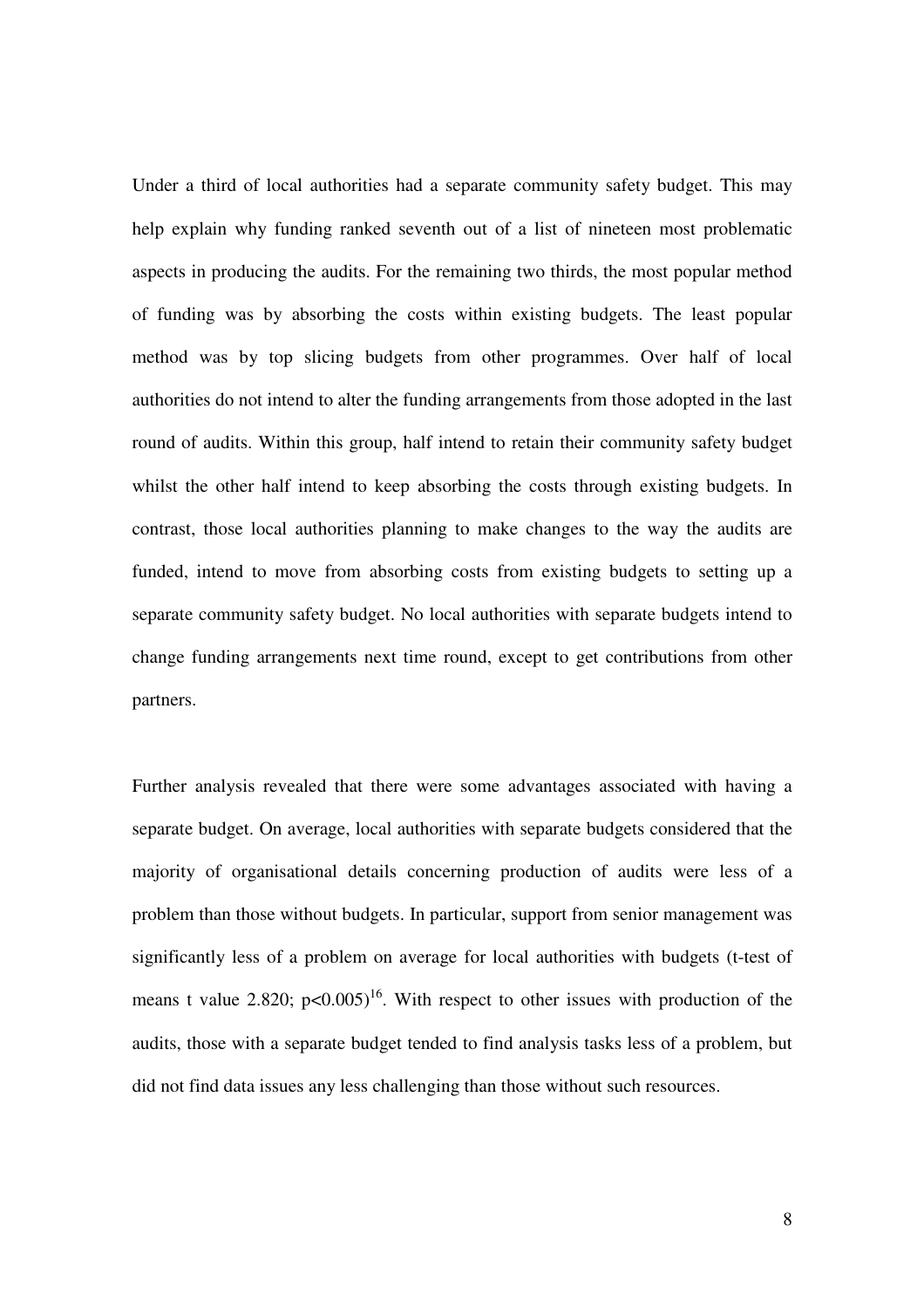#### *Staff and Skills*

In general most local authorities were inclined to have at least one full time or part time permanent member of staff involved in the process. In relation to skill levels during the production of the last round of audits, Figure 2 illustrates the areas in which skills were felt to be most lacking. From this figure, it can be seen that mapping, monitoring and evaluation, and survey design were the three areas where skills levels were weakest. In contrast, skill levels were felt to be adequate regarding report writing and management of the audit process.

## *FIGURE 2 ABOUT HERE*

On all but one of the various skills, local authorities with a large number of staff available for crime and disorder auditing (i.e. 2 or more) felt on average that their staff were more skilled than authorities with fewer staff. In particular, they were significantly more skilled in project management and partnership development/ management  $(t=1.703; p<0.05; t=1.822; p<0.04 respectively)$ . Additional staffing also appeared to reduce the number of problems associated with the production of the audit. All organisational and data issues in audit production were perceived to be less of a problem for local authorities with two or more dedicated staff for auditing.

Among the other issues that were perceived as less problematic in the better staffed local authorities were gaining support from administrative staff  $(t=2.51; p<0.008)$ ; cooperation between the various partners  $(t=1.703; p<0.05)$ ; meeting the deadline  $(t=3.041; p<0.002)$ ; funding  $(t=2.656; p<0.006)$  and comprehensiveness of data  $(t=2.181; p<0.02)$ . This indicates that the audit production process is significantly facilitated when more staff are involved.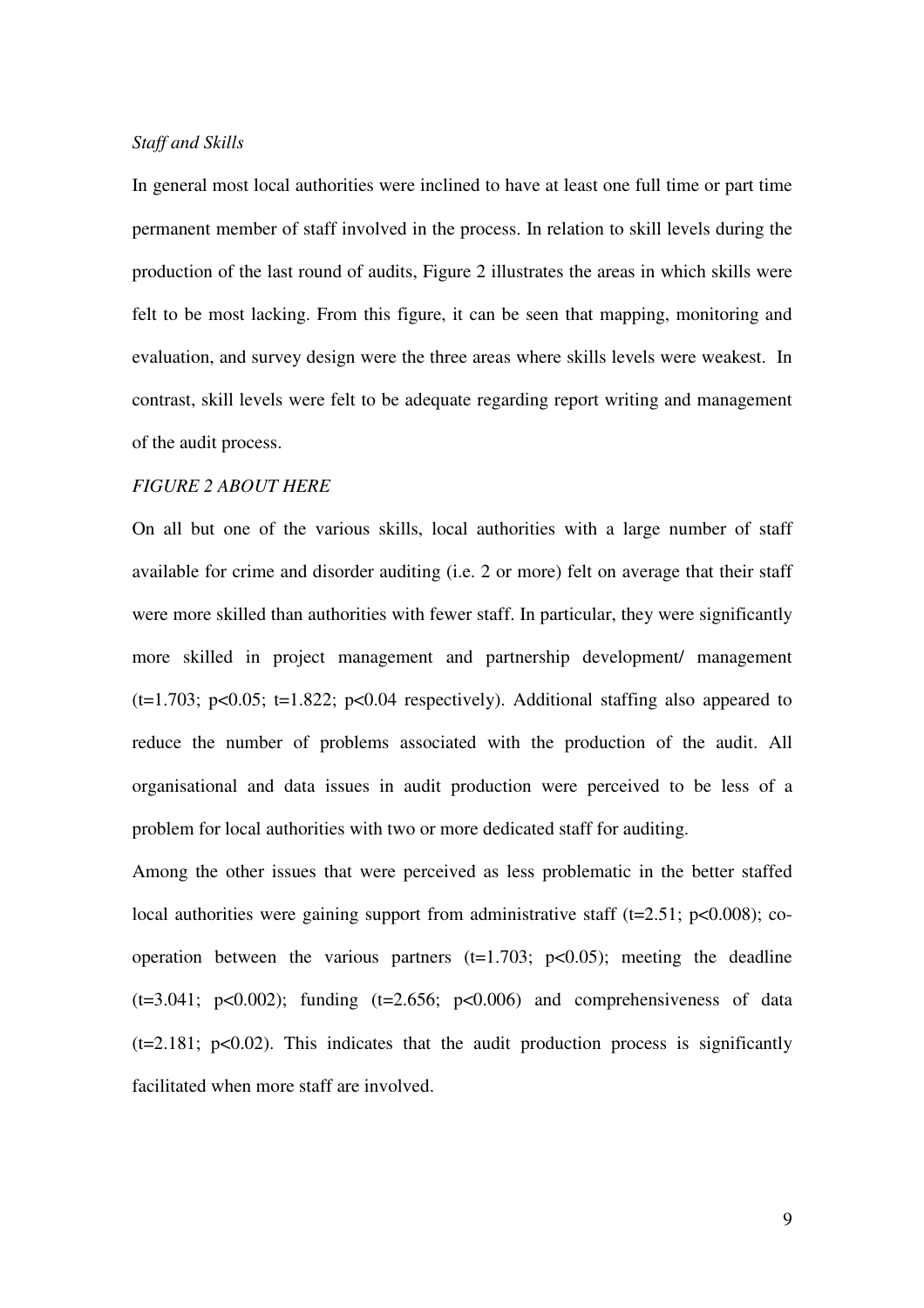A further analysis looked at whether local authorities with separate budgets considered their staff to be more skilled at various tasks than those without. Skill levels appeared to be very similar for those with and without budgets, with the exception of skills in mapping and the use of GIS in which staff in authorities with separate budgets were significantly more skilled  $(t=1.754; p<0.044)$ .

In terms of current skill levels, it was felt that these were adequate in relation to partnership development and management, as well as community consultation. Skill levels were currently felt to be weakest regarding mapping and the use of GIS, design and execution of surveys, and monitoring and evaluation techniques. It is interesting to note that those skills mentioned previously, which were felt to be lacking during the audit process, are still very much lacking today.

For over 70 per cent of local authorities, the greatest priorities in terms of the skills needed for producing audits are statistical analysis of data, community consultation and liaison, and partnership development and management.

#### *Public Involvement*

This part of the survey examined the forms of public consultation and involvement used to inform the content of the audit as well as to obtain feedback on the findings of the audit. It also requested information in relation to how many audits were disseminated and to whom.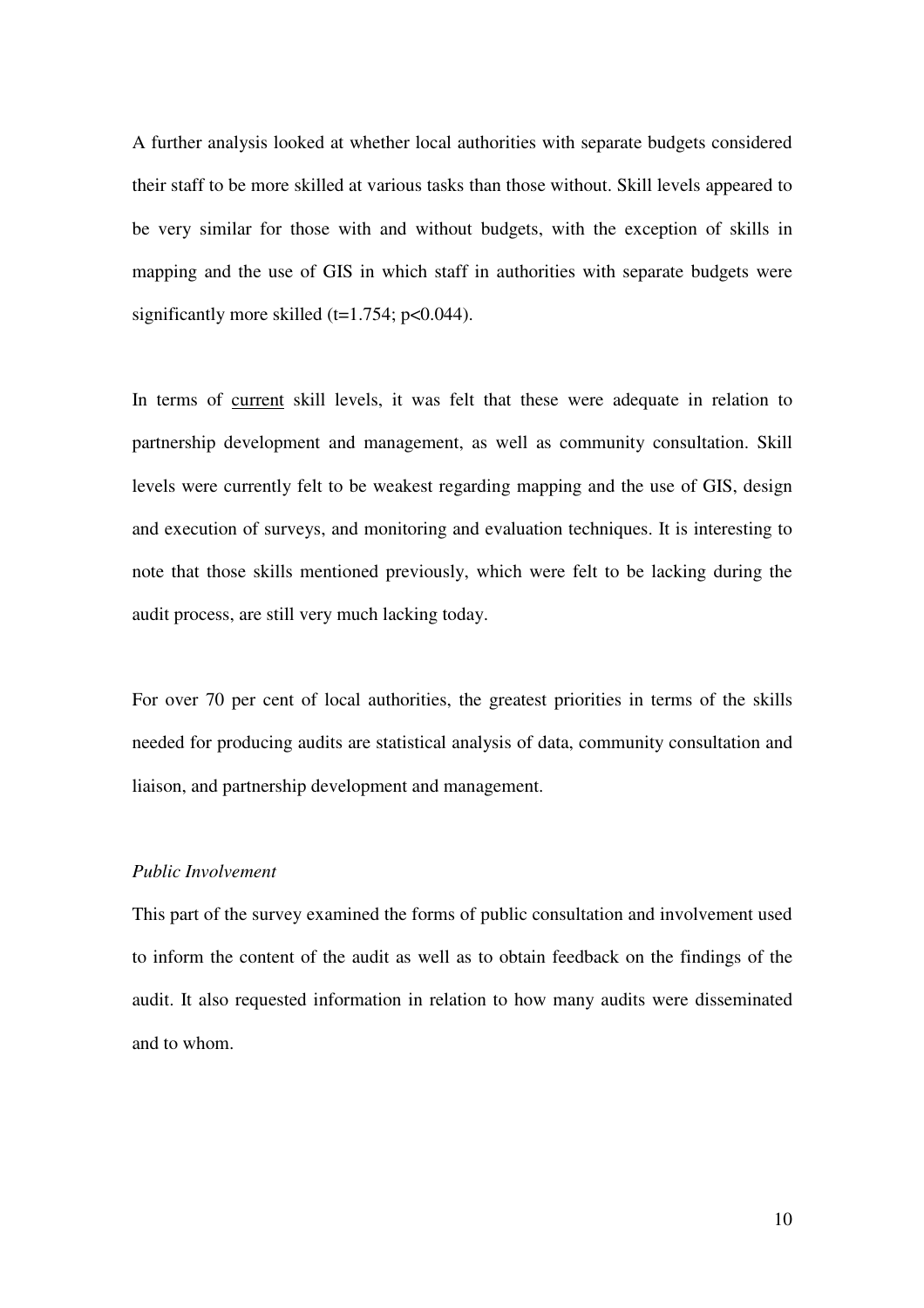The results demonstrated differences in relation to the types of public involvement used to inform the content of the audit and those used in obtaining feedback from the audit. To inform the audit, over 60 per cent of local authorities engaged in residents' surveys, public perception surveys and public meetings. Least popular for informing the audits were victimisation and focus group surveys.

Public consultation after the audit in order to obtain feedback on its findings (and hence inform the crime and disorder strategy) was practised more widely. About 80 per cent of local authorities undertook a survey of voluntary organisations. A similar proportion held public meetings. Approximately 60 per cent used police community liaison panels to consult, whilst a further 60 per cent carried out residents' surveys.

Respondents were then asked to state which form of public involvement and consultation worked best for them. This question produced quite an array of answers but some methods were favoured more than others. In general, it was found that to inform the content of the audit, residents' surveys, in the form of questionnaires and public perception surveys were perceived to be best, followed by holding meetings with community organisations. To obtain feedback from the audit, the most successful method was regarded as public meetings, which was followed by residents' surveys through responding to newspaper advertising or even a hotline number in one case.

In terms of disseminating the findings from the audit, for 41 respondents, a total of 127,000 audit documents were sent out and 510,000 audit summaries/leaflets were dispatched. The minimum number of documents sent out was 100, whilst the maximum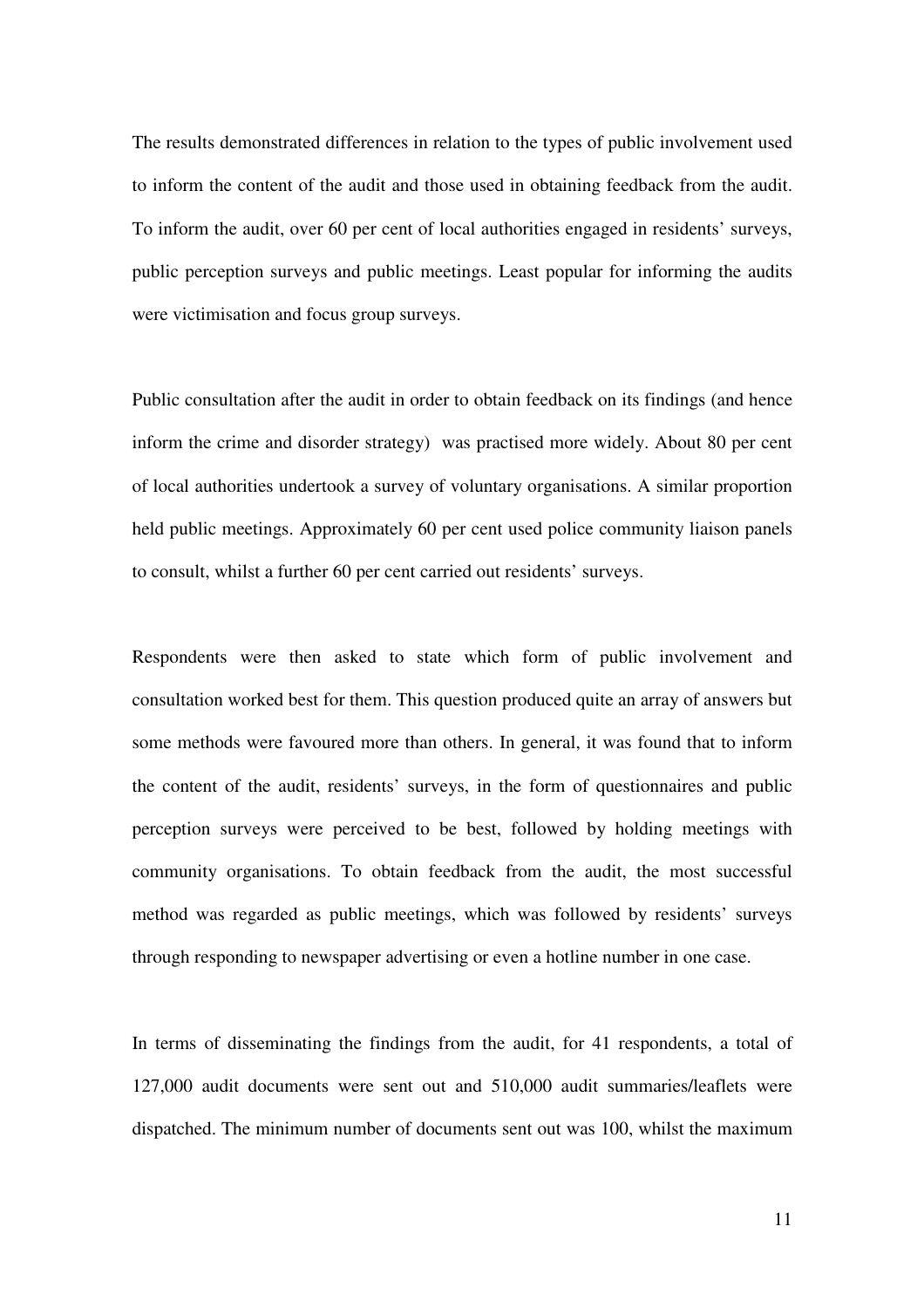was 75,000. This illustrates the great variation in the effort that local authorities went to in order to disseminate their findings. The same can be said about leaflets, where some authorities sent none at all and others dispatched up to 125,000. The most popular destination for the publications was public services and voluntary organisations, to whom over 80 per cent of local authorities distributed their audits. This is followed by resident groups and private businesses. Least popular was sending the documents or summaries to universities/colleges. A significant number of local authorities tried to disperse the audit findings to the general public through the media, especially via free local newspapers and through leaving leaflets in public places, such as bus stations and **libraries** 

#### *The Usefulness of the Audits*

Crime and Disorder auditing teams were asked questions concerning the use of the audit documents in relation to ten anticipated roles or functions that the audits may perform. Figure 3 shows the different functions of the audits ranked according to how much they were facilitated by the audit documents. Identifying information gaps and preparing the Crime and Disorder Strategy were tasks that were primarily aided by the document. A particularly pertinent finding was that the audit document was seen to be least useful in obtaining feedback from the public. This is interesting considering that a large majority of local authorities felt that community consultation and liaison skills were adequate, as has already been stated above.

#### *FIGURE 3 ABOUT HERE*

An analysis was conducted in order to establish whether there was any relationship between the number of different kinds of consultation used and the perceived usefulness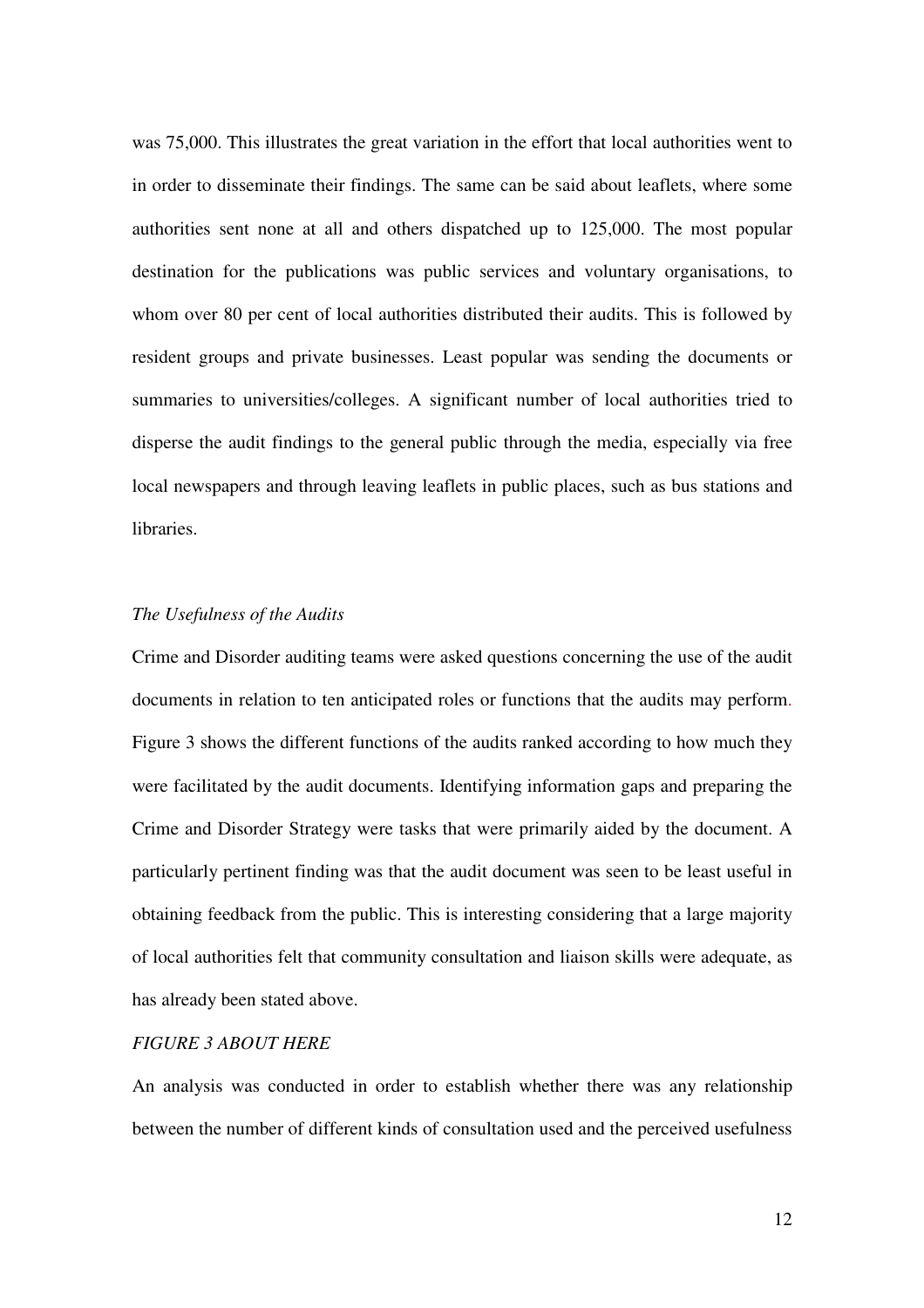of the audits. Local authorities used up to nine different forms of consultation in order to inform the audits and obtain feedback on them. The local authorities were split into two groups; those that used five or less forms and those that used more than five forms to inform the content of the audit. Interestingly, although those that had used five or more types of consultation for the audits found them slightly more useful in many aspects (e.g. obtaining feedback; preparing and reviewing strategies and targeting resources) none of the differences in perceived usefulness reached significance.

A similar exercise was undertaken for those that had used four or less and five or more types of consultation to obtain feedback from the audit. In this case, it was found that if more forms of consultation had been used, the audits were found more useful in all aspects. In addition, several of the differences reached significance; those undertaking more types of consultation found audits more useful in preparing the Crime and Disorder strategy ( $t=3.163$ ;  $p<0.03$ ); in reviewing progress on targets set out in the strategy ( $t=2.382$ ;  $p<0.023$ ) and in putting forward bids for further funding ( $t=2.039$ ; p<0.049). These results seem to suggest, therefore, that extensive consultation is most useful at the post-audit stage, when the audit document is being used to inform the strategy. It is less important to undertake consultation at the pre-audit stage.

This same kind of analysis was also undertaken in relation to comparing the number of documents distributed with the perceived usefulness of the audits. As mentioned above, there was a great deal of variation in terms of the number of audit documents and summary documents that were sent out by the local authorities. The local authorities were, therefore, classified into those that had sent out 500 or fewer audit documents and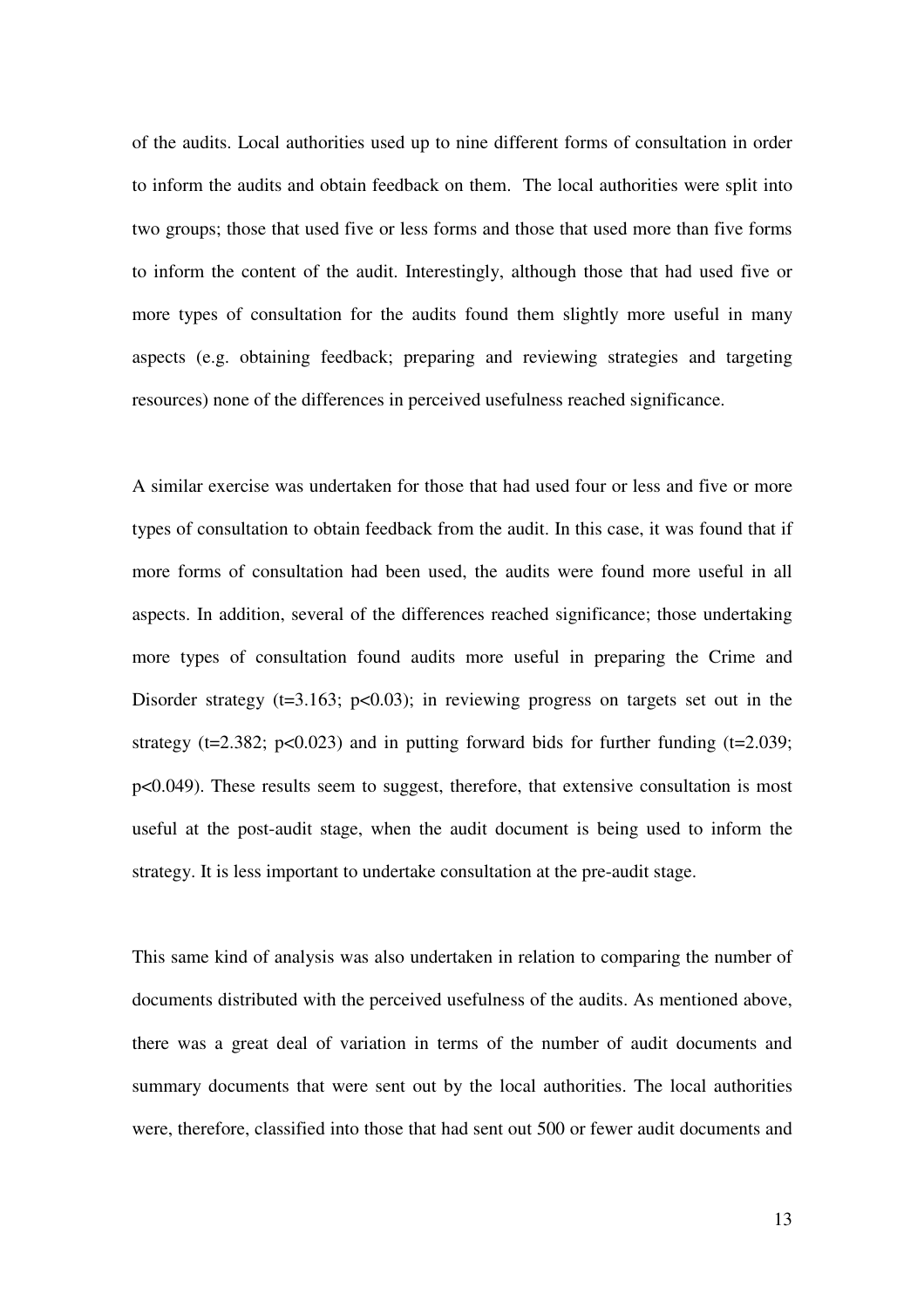those that had sent out more than this. They were also classified according to the number of summary documents that were sent out. This separated authorities that had sent out 2000 or more summary documents from those that had sent out less than this. The analysis found that authorities that sent out more audit documents found them more useful in obtaining feedback from the public; raising awareness among the public and for targeting crime prevention resources, although it was only the last of these in which the differences reached significance  $(t=2.585; p<0.014)$ . A similar analysis with authorities sending out summary documents found that those sending out more summary documents found the audits slightly more useful in all aspects, except none of the differences reached statistical significance.

#### *Future Concerns with Crime Auditing*

When asked what additional elements crime and disorder auditing teams would like to see included in the next audit, it emerged that many teams had the same ideas of what changes and improvements would need to be made next time round. Better information along with a meaningful analysis in relation to costs of crime seemed to be top priorities for a number of teams. Along with this, many teams would like to see better information on disorder and health. It was felt that greater input would be needed next time round from other partners especially agencies concerned with health, probation and education, instead of an audit that was centred on the local authority and police. Geographical information was also an area in need of improvement next time round, especially with regards to identifying hotspots and being of sufficient quality to allow reliable data analysis.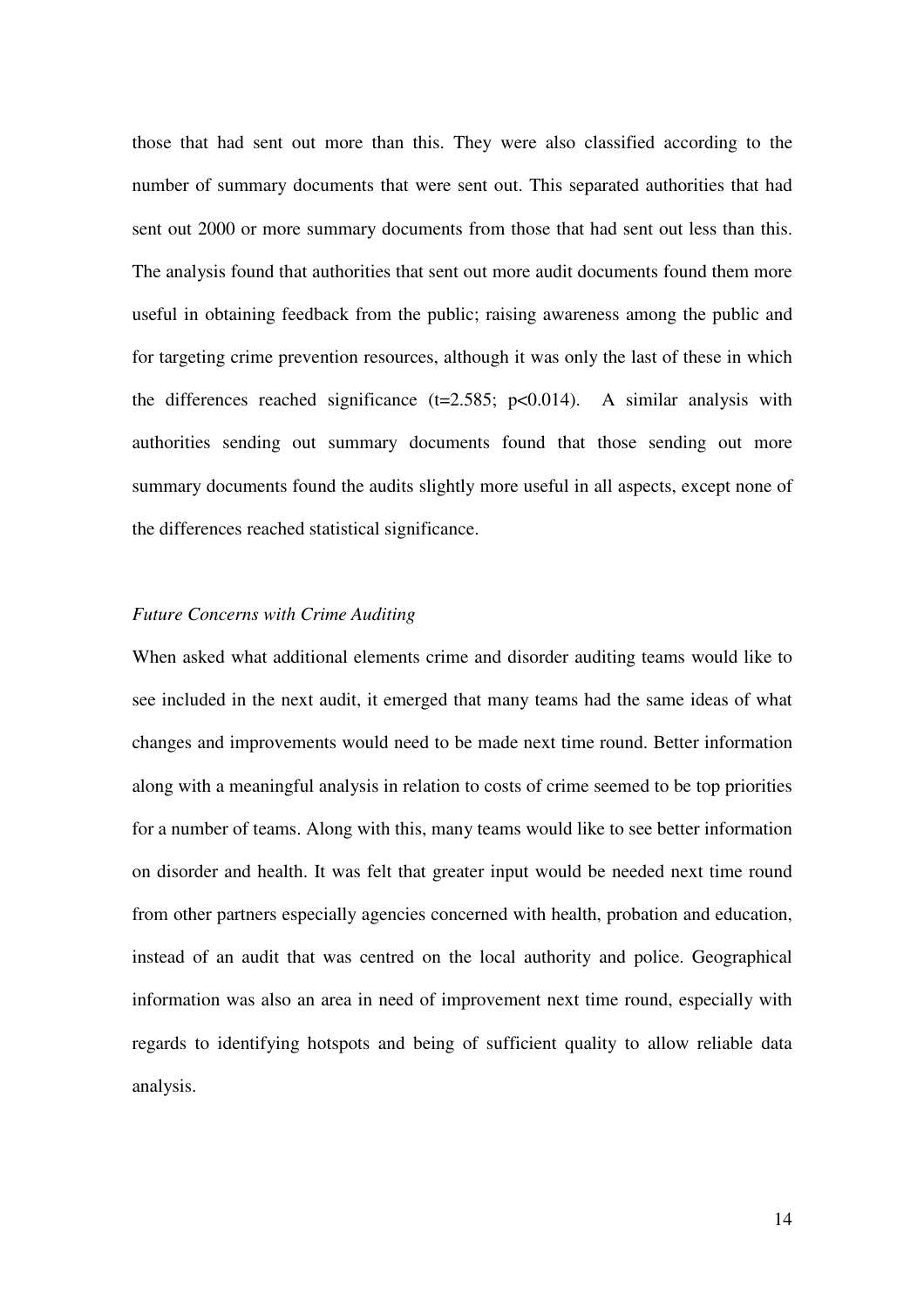Many teams hope that next time improved engagement with the public will take place, especially with hard to reach groups, such as victims and offenders. It was suggested that planning earlier may make this much more feasible for the next round of audits.

More funding and sharing of costs was felt to be an important aspect in carrying out the audits next time. There was also mention of the need for better training and guidance, especially with regards to 'Best Value' and the implications of Section 17 of the Crime and Disorder Act.

#### **Design of Crime and Disorder Audit documents**

Audit documents acquired for the 66 local authorities in the north west and north east of England were systematically assessed on a number of criteria concerned with the design and the content of the audits. The following criteria were included in this analysis:

- 1. The degree to which the contents of the documents were accessible to the public and the way in which public consultation was handled;
- 2. The extent to which and the way in which the approach taken by the audit was systematic in terms of reporting figures for different types of crime or different areas and/or units of analysis;
- 3. The degree of sophistication in the analyses that were used in the audit;
- 4. The presence and/or the standard of crime mapping in the audit documents;
- 5. The breadth and novelty of the data sets that were used in the audit documents.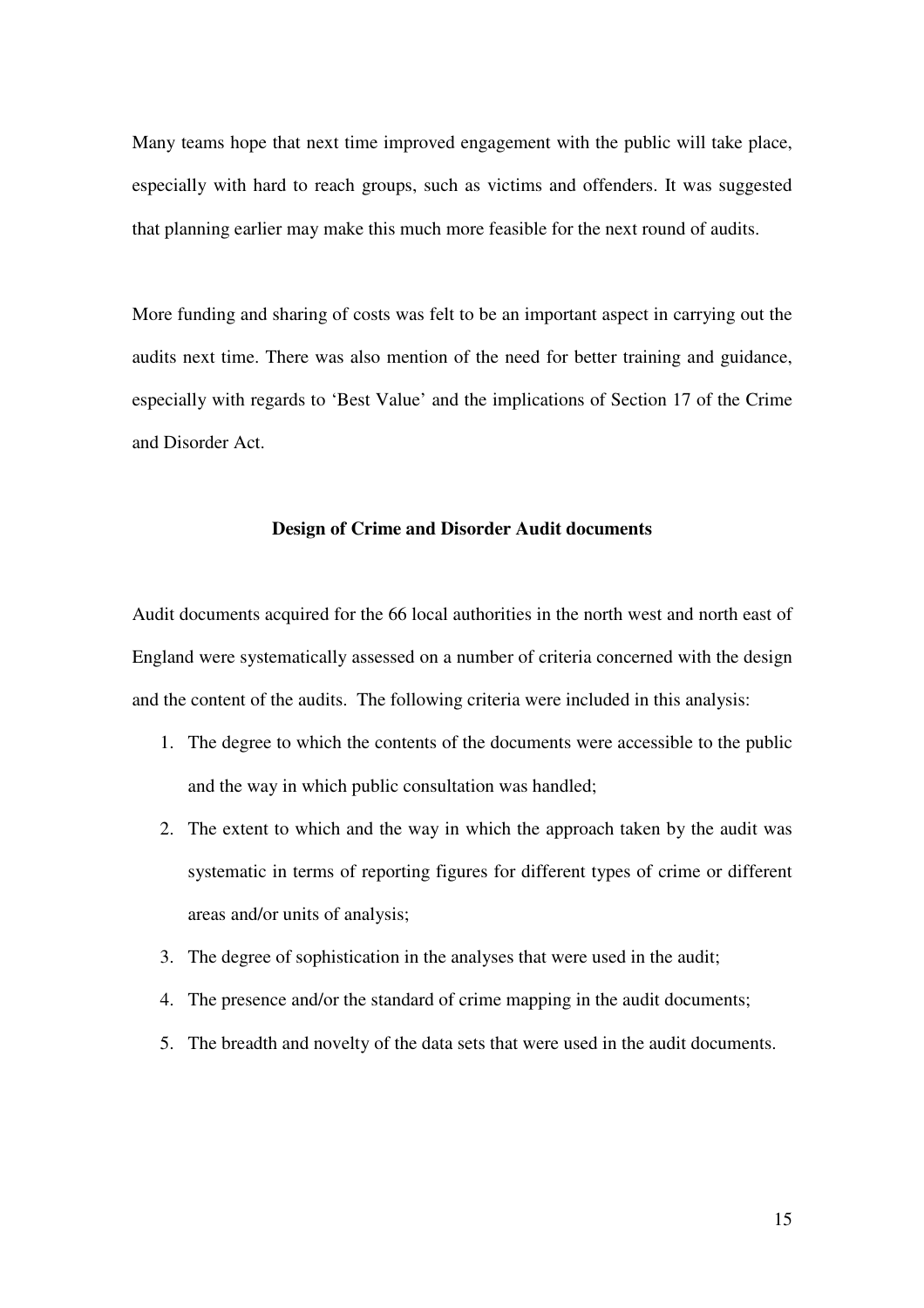The following paragraphs describe elements of best practice identified in the audit documents using the above-mentioned criteria on audit content and design.

#### *Public accessibility/consultation*

The audits that were best from the point of view of being accessible to the public were those that provided clear information on the areas and localities for which statistics on crime and disorder were being presented. For example, Copeland's audit used a context setting map that clearly indicated the towns that fell into the different areas analysed. This is important because residents are often unaware of the administrative areas that they reside within. It then went on to display three graphs that split crime down by category across the whole of the region, by total crime count for individual wards, and by area and crime type for three broad sub-regions.

An effective tactic adopted by South Ribble in their audit was to limit the amount of information placed on each page, use bold colours to keep the document interesting and summarise the most important information in eye-catching boxes in the right hand margin (these acted as 'headlines'). Other more accessible audits involved the public by thanking them for previous involvements (" What you've already told us") and encouraging them to keep feeding back by producing a simple form with a minimal number of questions and even offering to enter respondents into a free competition (Stockton).

#### *Systematic Approaches*

As well the reporting of overall rates of crime and disorder for a district, it is also important to know about variations in these rates at a sub-district level. Some of the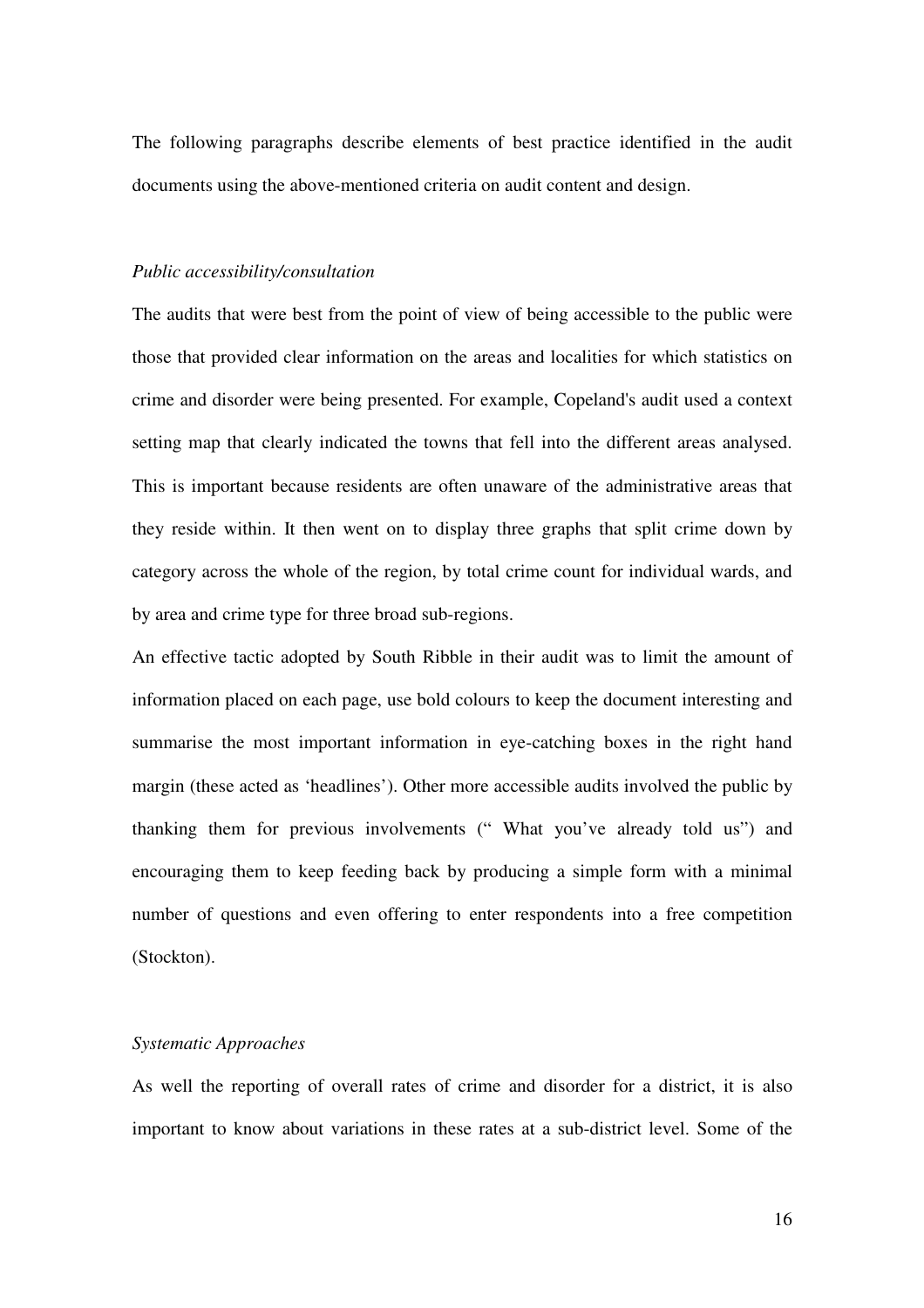most commonly used units of analysis were local authority wards and police beats. The more comprehensive audits gave general district level tables but also gave systematic statistics on sub-areas of the district or on sub-categories of crime. Some examples of these included:

- Tables that gave crime counts and rates separated out by crime category for all the wards. For instance, Fylde had separate pages summarising burglary in a dwelling for all wards and burglary other than a dwelling for all wards.
- Separate sections for each crime type that identified the 'hotspot' beats for that crime type and then produced social and economic profiles for those beats (Manchester).
- Separate pages for each beat or sub-area which gives a complete crime profile for that beat and other contextual and local information (for instance South Lakeland does this for beats).

#### *Analysis Techniques*

There was some evidence of innovative types of analysis within the audit documents. These included:

- Bar charts showing the percentage change in crime by category between two oneyear periods produced for the Tameside Audit. The chart compared the change in each type of crime within the district (Tameside) to that within the rest of the county (Greater Manchester); that within England and Wales as a whole and that identified by the British Crime Survey
- Benchmarking of crime problems against the national average. For instance, St Helens produced location quotients for each ward on each crime type which had a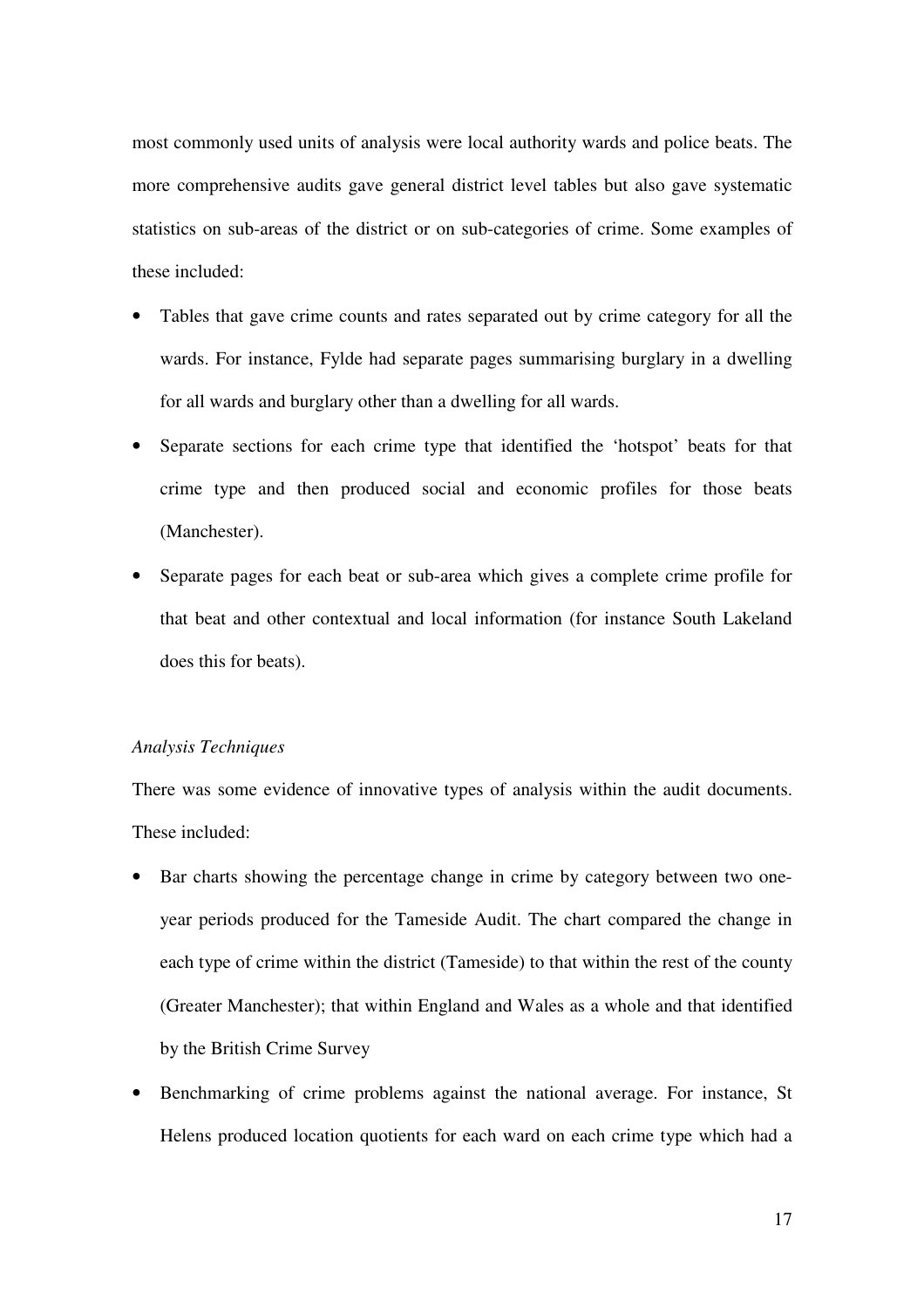score of 100 if they were the same as the national average, over 100 if they were above the national average and less than 100 if they were below it.

- Cross tabulations of changes in the crime rate over time by ward and by category. Such tables allow the reader to see simultaneously whether a particular ward is generally increasing in its level of vulnerability and whether a particular crime type is becoming problematic in general across the wards (Sefton).
- Time of the day and day of the week analysis. For instance, the Carlisle audit found that certain types of crime were particular problems on certain days of the week or at certain times of the day.
- Fear of crime analysis. The audit in Bury compared the results of a fear of victimisation survey with actual levels of crime to identify whether particular crime and disorder incidents were disproportionately feared by the public in comparison to the actual level of risk.

## *Mapping*

There was major variation in terms of the type and quality of mapping used in the various audits. Some good examples were:

- Maps that set the area context very well. Copeland devotes a page of its audit to locating the borough in relation to the rest of England and Wales and to the rest of the Lake District and clearly located the major and minor towns of the borough
- Thematic maps that show high crime areas for the sub-areas used in the analysis for different types of crime. For instance, Gateshead shows the distribution of burglary by ward, shading those wards with a high number of incidents brown and those with a low number blue, with various colours for categories in between. Alternatively,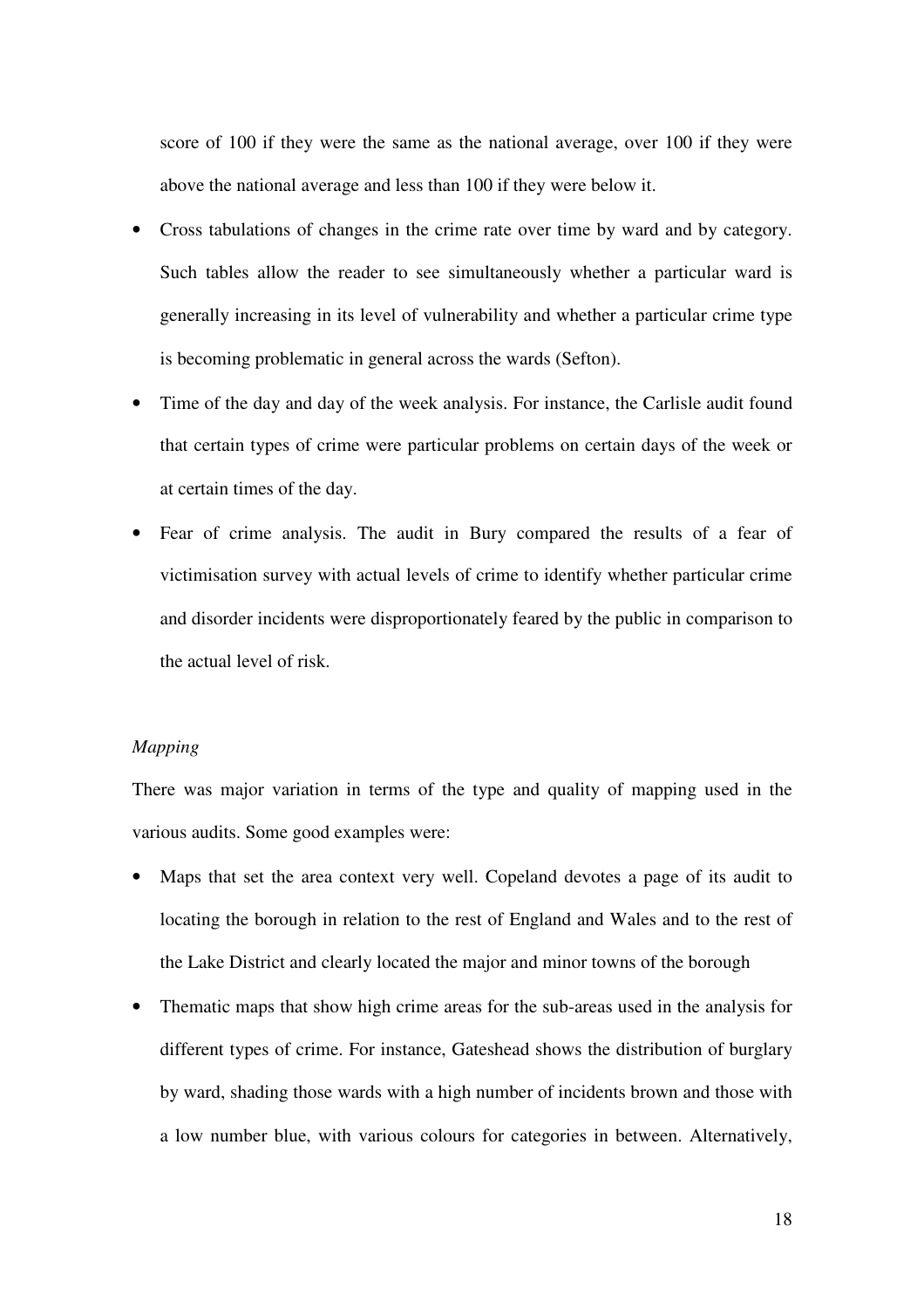thermo-mapping techniques can be used where the colour gets progressively lighter or darker as the number of incidents or the crime rate increases (e.g. Preston).

- Some areas (e.g. Bury) integrated their mapping with a systematic approach to crime categories. A small map of the area was produced for each category of crime and disorder
- Another approach combines spatial location and crime type analysis. For each town, a bar chart is drawn on the map that shows crime rates or counts for a number of different crime types (e.g. Allerdale)
- Using different sized symbols on a map can give an indication of the size of that problem in a particular area. If the symbol used is a pie chart, the map can also indicate the proportion of the crime that falls into different categories as well as the overall size of the problem. For instance, Sefton used proportional pie charts to show the extent and share of the crime in the area that was property crime and that was crime against the person.

## *Data Sets*

Some audits used a limited number of data sets and concentrated on crime and disorder incidents, whereas, others used many different sources of information. There were some cases however, where data sets appeared to be used only because they had been obtained in the first place. The better audits used information in so far as they needed to in order to identify priorities for the strategies. Some of the more novel data sets that were used included: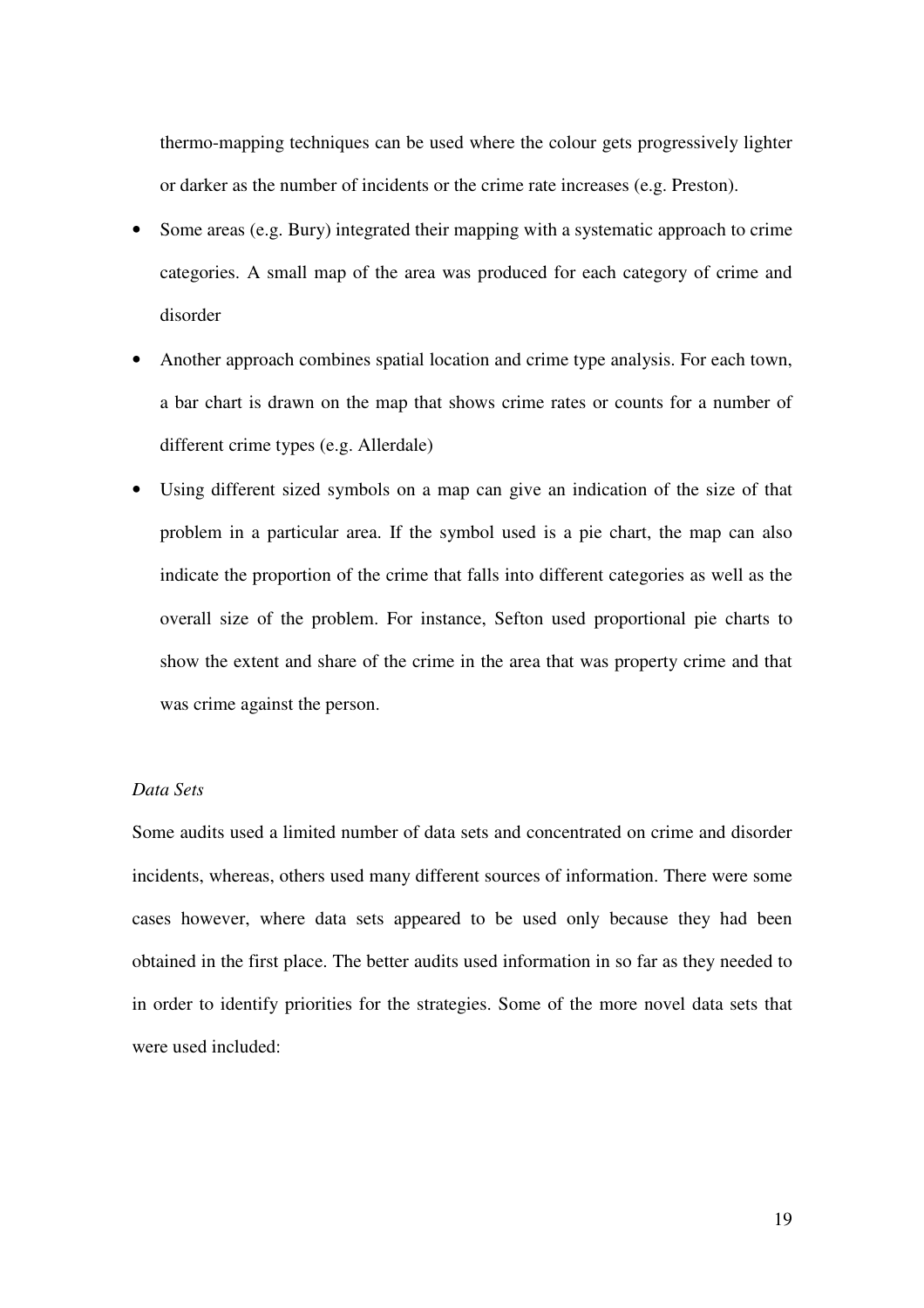- The number of void properties over time in different wards. This could be linked in to the criminogenics of the particular ward. Void properties can be linked to areas of high disorder, vandalism and criminal damage (Bury).
- Carlisle used a wide variety of data sets including information on littering by ward, on inter-neighbour noise complaints and on costs of malicious fires in schools.
- There was very little information on the costs of crime. Audits that attempted this in any way tended to use information from the local crime recording system. For example, Fylde produce aggregate figures for the cost of dwelling burglary from the local system for two one year periods to examine whether burglary costs were increasing or decreasing over time.
- Manchester addressed the issue of the stability of areas over time. They used information on council tax benefit and housing turnover to categorise areas in terms of the stability of the residential population. This was then cross-referenced with information on hotspots to assess whether hotspots of certain types of crime occurred in high or low stability areas.

A final analysis took the best practice audits highlighted in this section and examined the survey responses for the local authorities/ partnerships that produced them. An analysis of this subset in comparison with the general survey sample, revealed some interesting results. Firstly, a larger percentage of the best practice audit local authorities had a separate community safety budget (42% compared with 29% of the general survey sample). Secondly, on average they had significantly more staff than the general sample. Thirdly, they found everything but information on the cost of crime less of a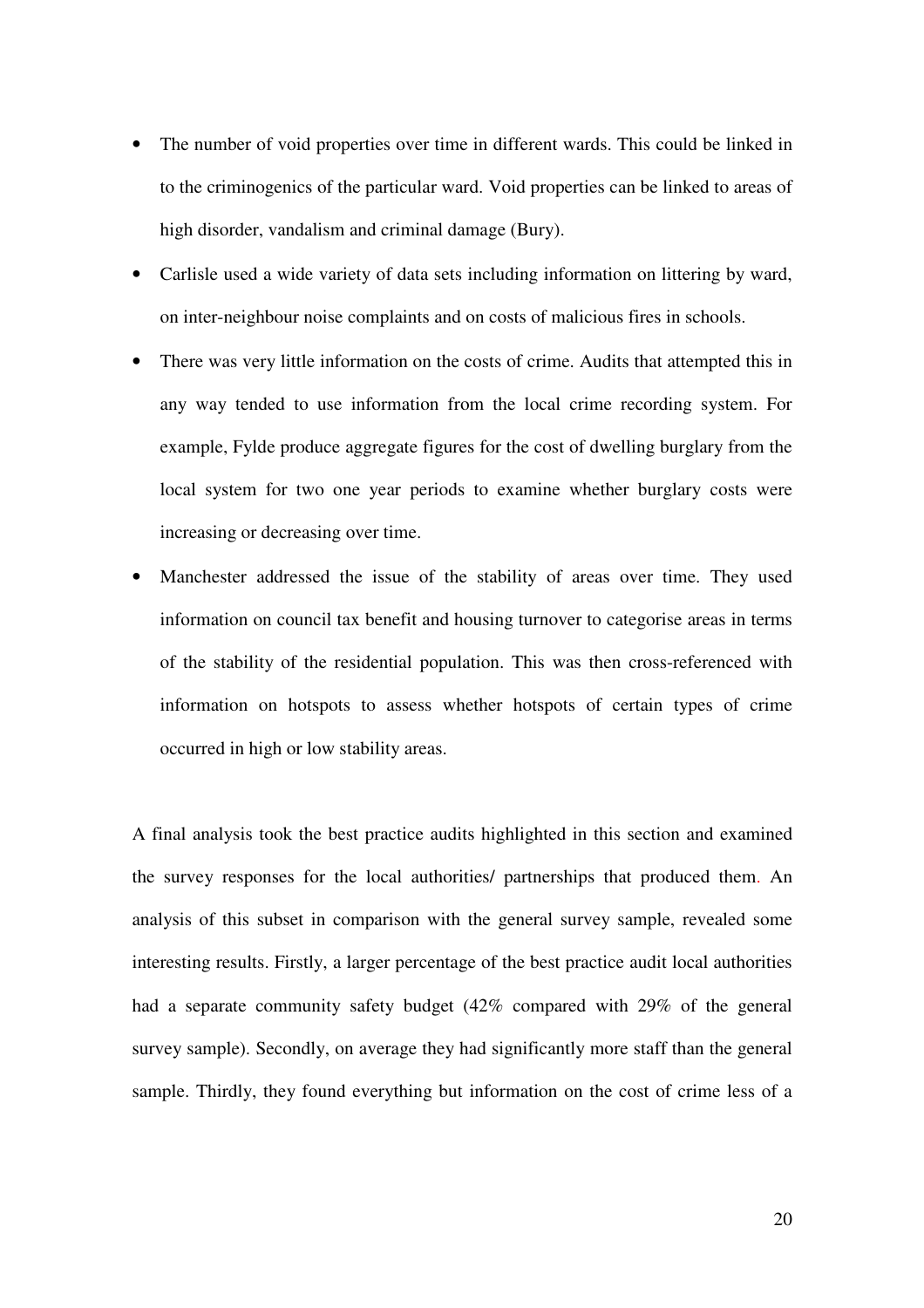problem. Furthermore, the best practice subset found the audits more useful in all aspects than the general sample as a whole.

## **Discussion**

The experience of producing the first round of audits has proven to be an important learning experience for all crime and disorder teams. The research described in this article has highlighted a number of interesting findings, which can potentially inform better practice in future auditing. Key findings include:

- Separate community safety budgets provide a number of advantages in terms of producing the audit;
- Adequate numbers of staff are equally important for the audit production process. In addition, this factor can also ensure that a better range of skills are brought to the team;
- Data sources and quality do not appear to be affected one way or the other by budgets or staff numbers, and therefore, special effort is required to improve these for future audits;
- Even though partnerships feel that they have adequate consultation skills, public consultation and involvement are not exploited to their full potential in the audit production process;
- Consultation appears to be most useful in the production of crime and disorder strategies;
- Good design and content of audits, in line with the best practice examples highlighted above, increase the utility of the audit documents to practitioners.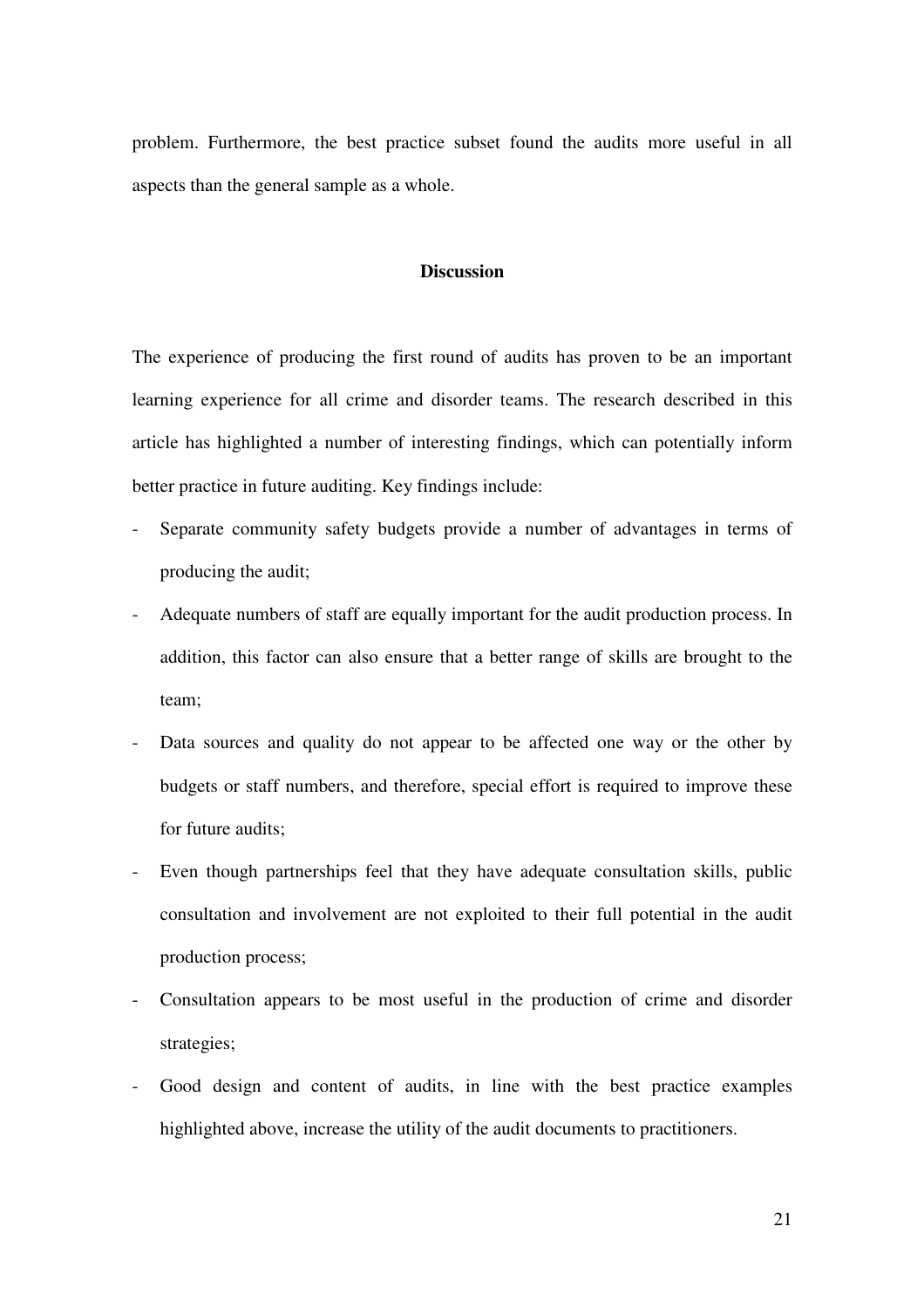The great variation that occurred within the audit documents, as well as within the actual process of their production can be largely attributed to the non-prescriptive stance of the Home Office Guidance, which was widely used by most audit teams. Such a stance has had distinct advantages and disadvantages. On the positive side, the variation in the audit process and documents means that it is possible to determine which elements have worked well and effectively and which elements have not worked so well. By means of 'trial and error' best practice can be picked out, which in turn can be used to inform other crime and disorder partnerships across the country. Another benefit that can be attributed to allowing variation in the audits is that crime and disorder partnerships have been free to include, what they might regard as relevant and important information for audits in that particular local area. This adds a local dimension, which not only demonstrates the unique context of the area, but also reflects the partnership structure that has developed in the area. The agencies involved in the partnership will say a lot about the issues that are highlighted and the initiatives that are implemented to try and deal with them. Where particularly successful or innovative, this again can be used to feed into best practice.

A negative aspect of the variation in the audit process and documents is concerned with the next round of audits. If the non-prescriptive stance remains, it is likely that partnerships will wish to change their audits for the second round. The new audits may well contain different information and analysis, which may cause problems when making comparisons with information produced for the last audit. This has implications when trying to determine trends in crime and disorder levels, as well as when trying to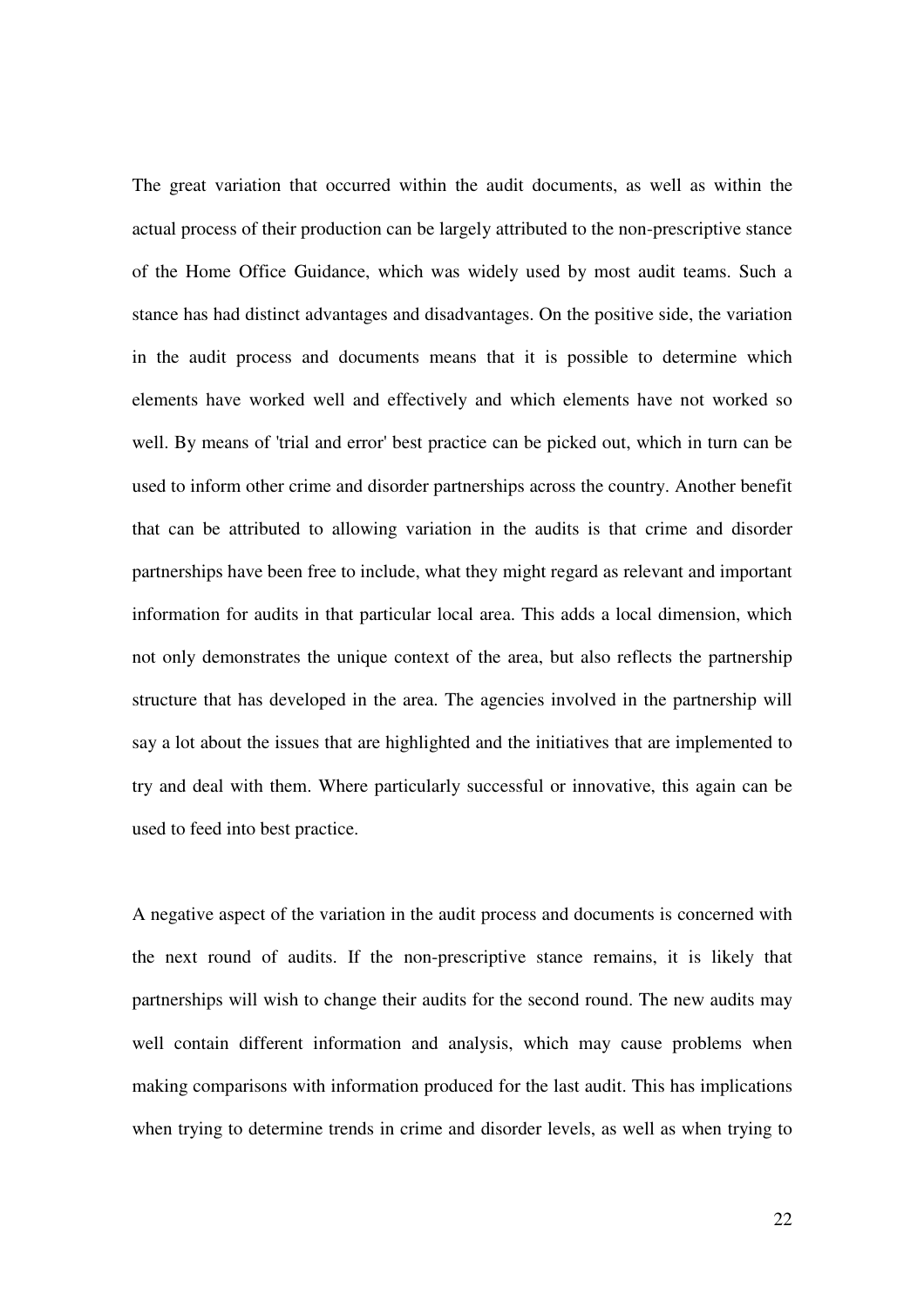monitor the effectiveness of targets identified in the strategies. The review of the strategies is not likely to be made any easier as a result.

It is quite likely that the next round of audits will be influenced by elements of best practice highlighted within the various reviews published. The extent to which this will be the case remains to be seen however. It will be interesting to observe whether there will be a convergence between the audit documents and whether this will eventually lead to a widely accepted 'standardised audit' in the future in terms of content, analysis and design. A consequence of finding such a formula might be a decrease in the amount of innovation and creativity in the audit process.

There are advantages in having this type of standardisation however, and this has already been observed from the last round, where within counties, there was evidence that districts were using the same resources and datasets, which enabled comparisons across districts and between audits. The ability to put district level problems into a county context offers several benefits. Firstly, it might offer more persuasive evidence in attracting funding to combat local problems. Secondly, it might be used to begin to address problems that cross administrative (district) boundaries. Finally, it may assist in the formation of 'meta-partnerships' with practitioners from various districts who share common concerns and interests networking and meeting to discuss potential solutions.

The extent to which districts are working together and producing common data sets at county level currently varies nationally. One example of working at the county level from the last round of audits is in Merseyside where the Merseyside Information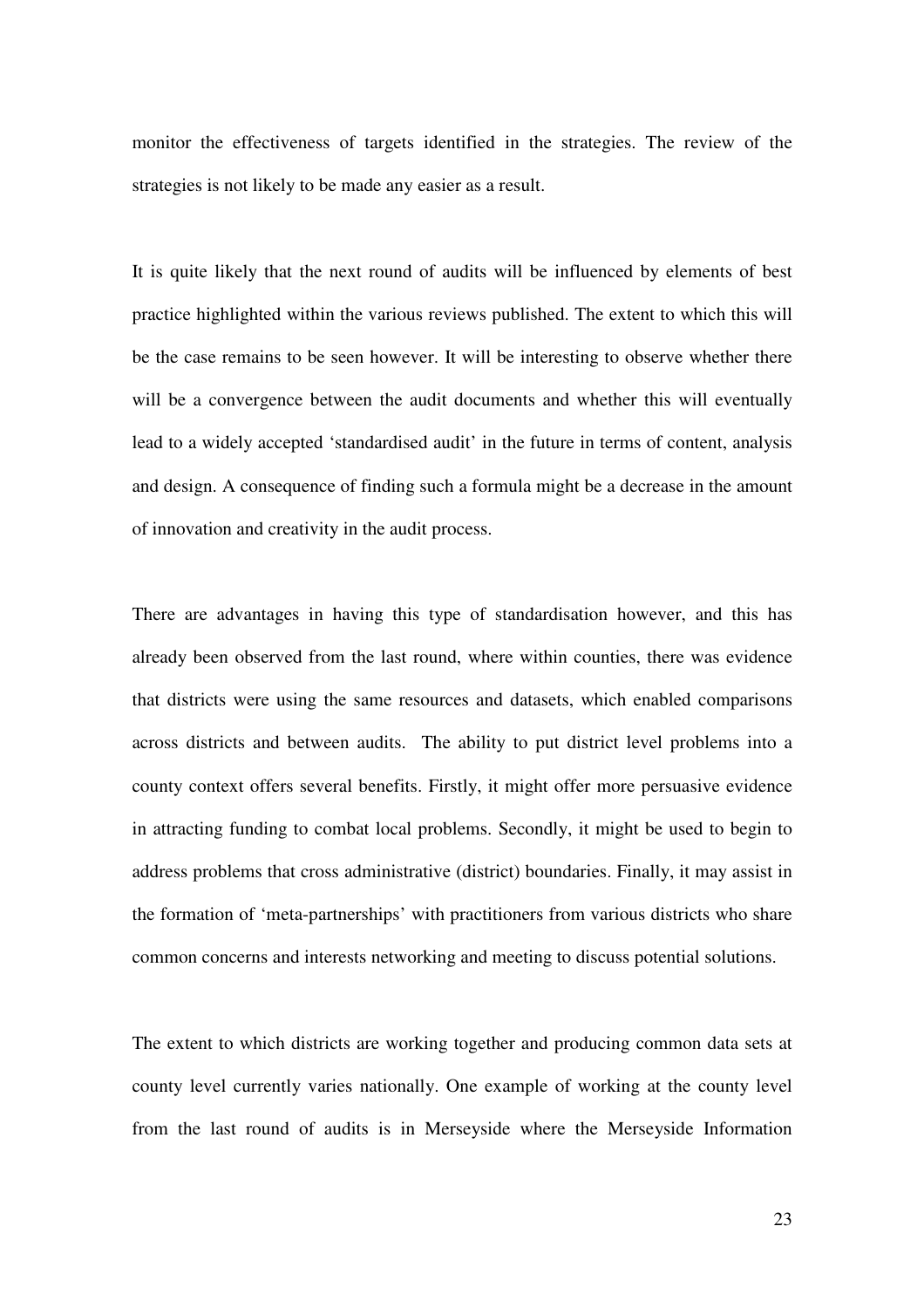Service (MIS) played a key role in terms of providing and cleaning much needed data for the audit documents at the county level. Results from the survey described earlier in this paper indicate that on average, the districts of Merseyside had less problems associated with data issues during the production of the audits than the general sample, which indicates the benefits obtained from having an overseeing body to deal with data issues. An example of county-wide co-ordination for the current audits is the MADE (Multi-agency data exchange) project taking place in Lancashire. A common data set, with a user-friendly front end has been developed which enables users to produce statistics for their own districts and compare them to other districts or the county as a whole. Similar arrangements are in place elsewhere (e.g. in the West Midlands).

The heat is now on for the production of the second round of crime and disorder audits. This article has highlighted some of the issues that require addressing from the previous round of audits. The extent to which these are addressed in the future and to which best practice will be used to improve the quality of the documents will become apparent with their publication next April.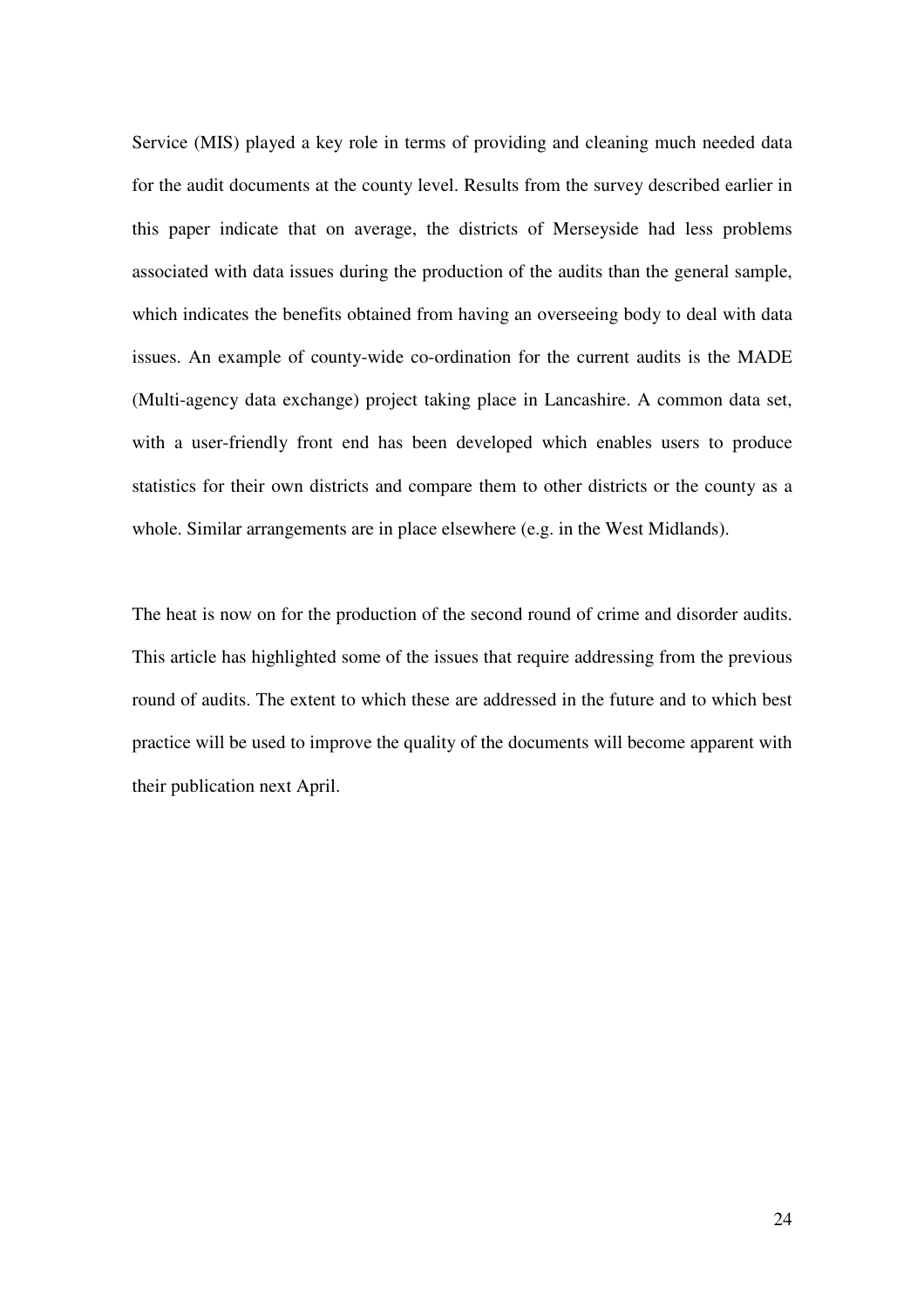#### Figure 1: Problems in producing the audits: organisational factors, data sources and data analysis (based on 41 responses).

1= No problem experienced, 5= Serious problem.



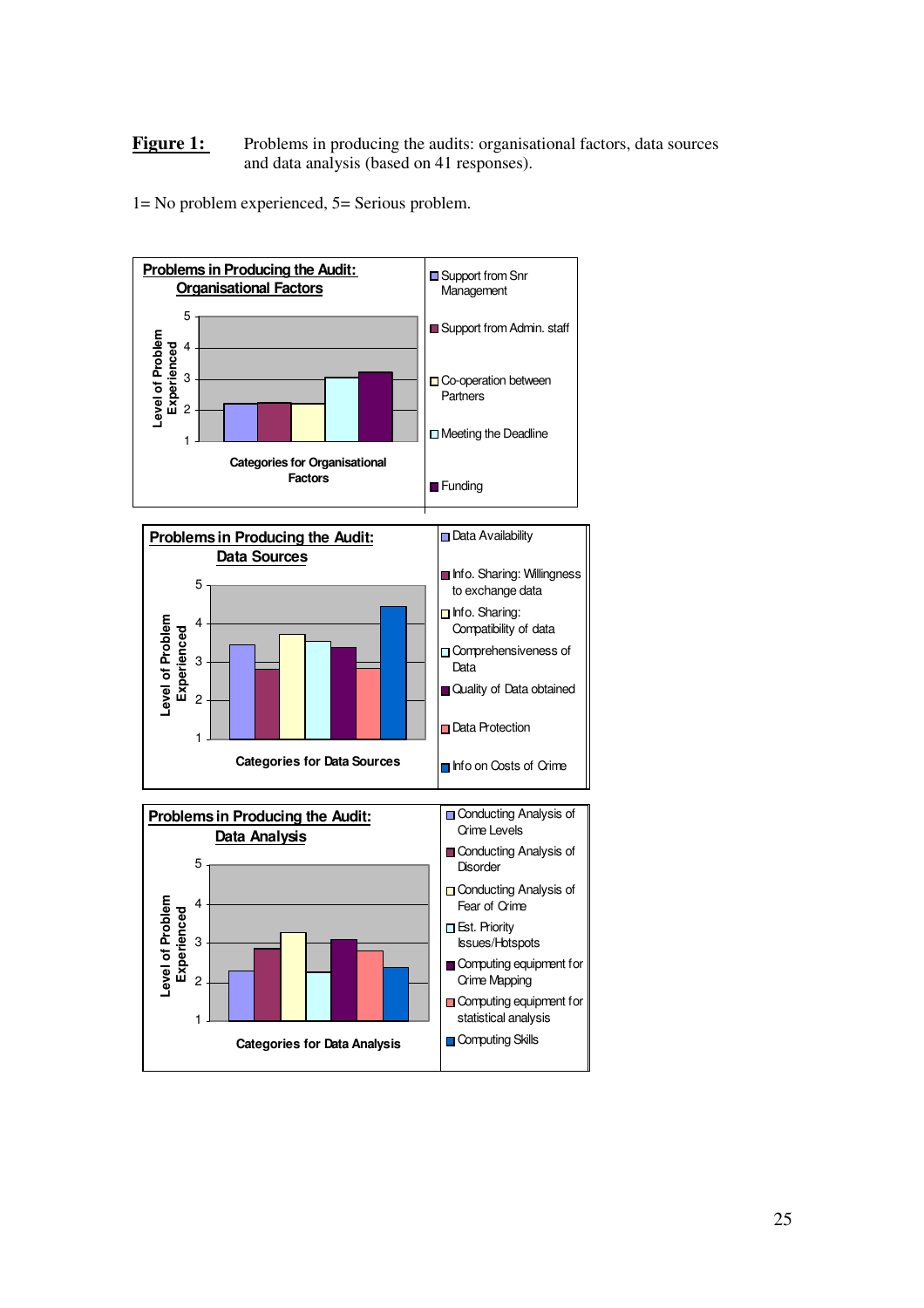

Figure 2: Percentage lacking skills during the production of the Audits.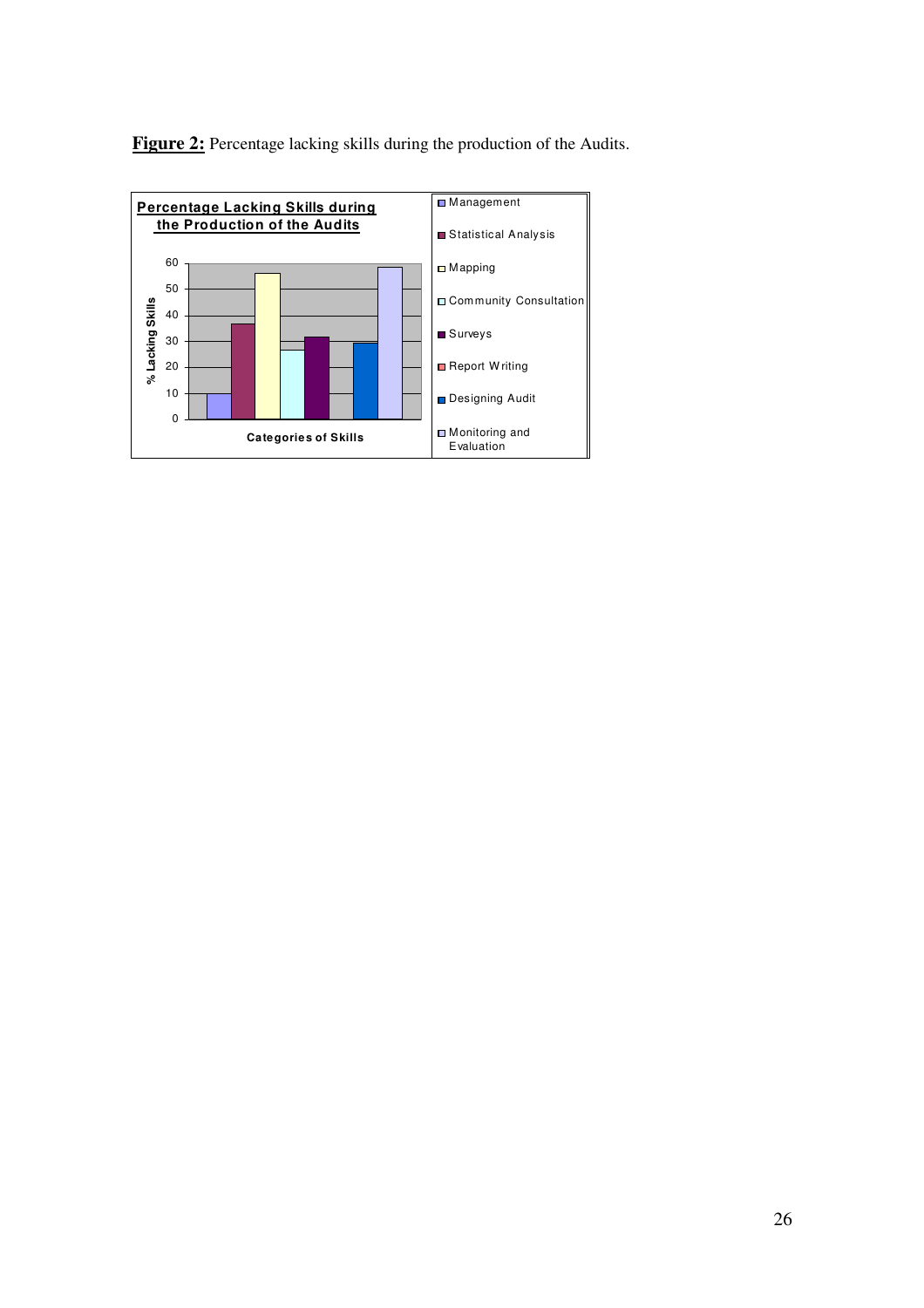Figure 3: The utility of the audit document for different purposes.

| $\sim$ Preparing the Crime and Disorder Strategy        | <b>Most Useful</b>  |
|---------------------------------------------------------|---------------------|
| $\sim$ Identifying Information Gaps                     |                     |
| ~ Obtaining Feedback from Partners                      |                     |
| $\sim$ Putting forward bids for more funding            |                     |
| $\sim$ As a Baseline to monitor current crime levels    |                     |
| $\sim$ As an Evidence Base for Organisations            |                     |
| $\sim$ Raising Awareness among Public                   |                     |
| ~ Reviewing progress on targets set out in the Strategy |                     |
| $\sim$ Targeting Resources                              |                     |
| ~ Obtaining Feedback from Public                        | <b>Least Useful</b> |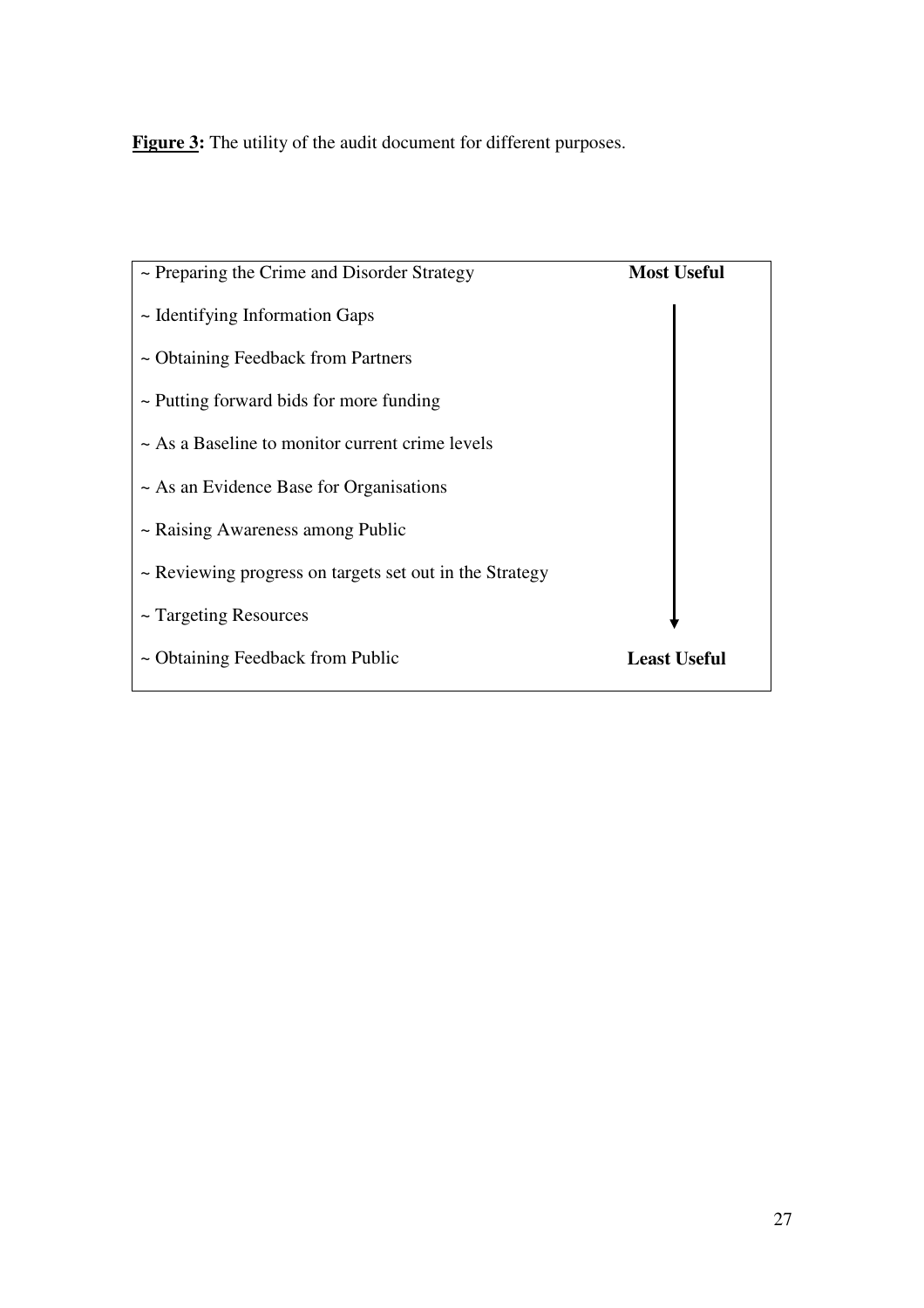#### Notes

 $\overline{a}$ 

<sup>1</sup> Respectively, Research Associate, Research Assistant and Reader, Department of Civic Design, Abercromby Square, University of Liverpool, L69 3BX; email: kjb@liverpool.ac.uk.

We would like to express our thanks to all those who co-operated with us during the research, especially in completing the survey and sending audit documents.

<sup>2</sup> See Home Office, (1998), *The Crime and Disorder Act: Guidance on Statutory Crime and Disorder Partnerships. Chapter Three: Auditing Crime and Disorder*, London: Home Office. This document is also available on: http://www.homeoffice.gov.uk/cdact/ cdaguid.htm. See also M. Hough and N. Tilley (1998), *Auditing Crime and Disorder: Guidance for Local Partnerships,* Police Research Group, Crime Detection and Prevention Series, Paper 91. London: Home Office.

3 See Audit Commission (1999), *Safety in Numbers: Promoting Community Safety*, London: Audit Commission.

4 National Association for the Care and Resettlement of Offenders (NACRO), (1999), *Crime and Disorder Auditing*, London: NACRO.

5 Home Office, (2001), *Partnerships Toolkit: Auditing Chapter*, London: Home Office.

6 See F. Hayes, (1999), *A Report on the First Audits and Strategies in the North East Region*, Newcastle upon Tyne: Government Office for the North East.

7 Home Office, (1999), *Statutory Partnerships: Pathfinder Sites Report*, London: Home Office. Also available on http://www.homeoffice.gov.uk/cdact/pathfind.pdf.

8 See J. Tierney, (2001), 'Audits of Crime and Disorder: Some Lessons from Research' in *Crime Prevention and Community Safety: An International Journal*, 3(2), pp. 7-17

 $<sup>9</sup>$  Home Office (1999), op cit.</sup>

<sup>10</sup> C. Phillips, M. Considine and R. Lewis (2000), *A Review of Audits and Strategies produced by Crime and Disorder Partnerships in 1999*, London: Home Office. Also available on: http://www.homeoffice. gov.uk/rds/prgpdfs/brf800.pdf.

 $11$  F. Hayes, (1999), op cit.

 $12$  Phillips et al., (2000), op cit.